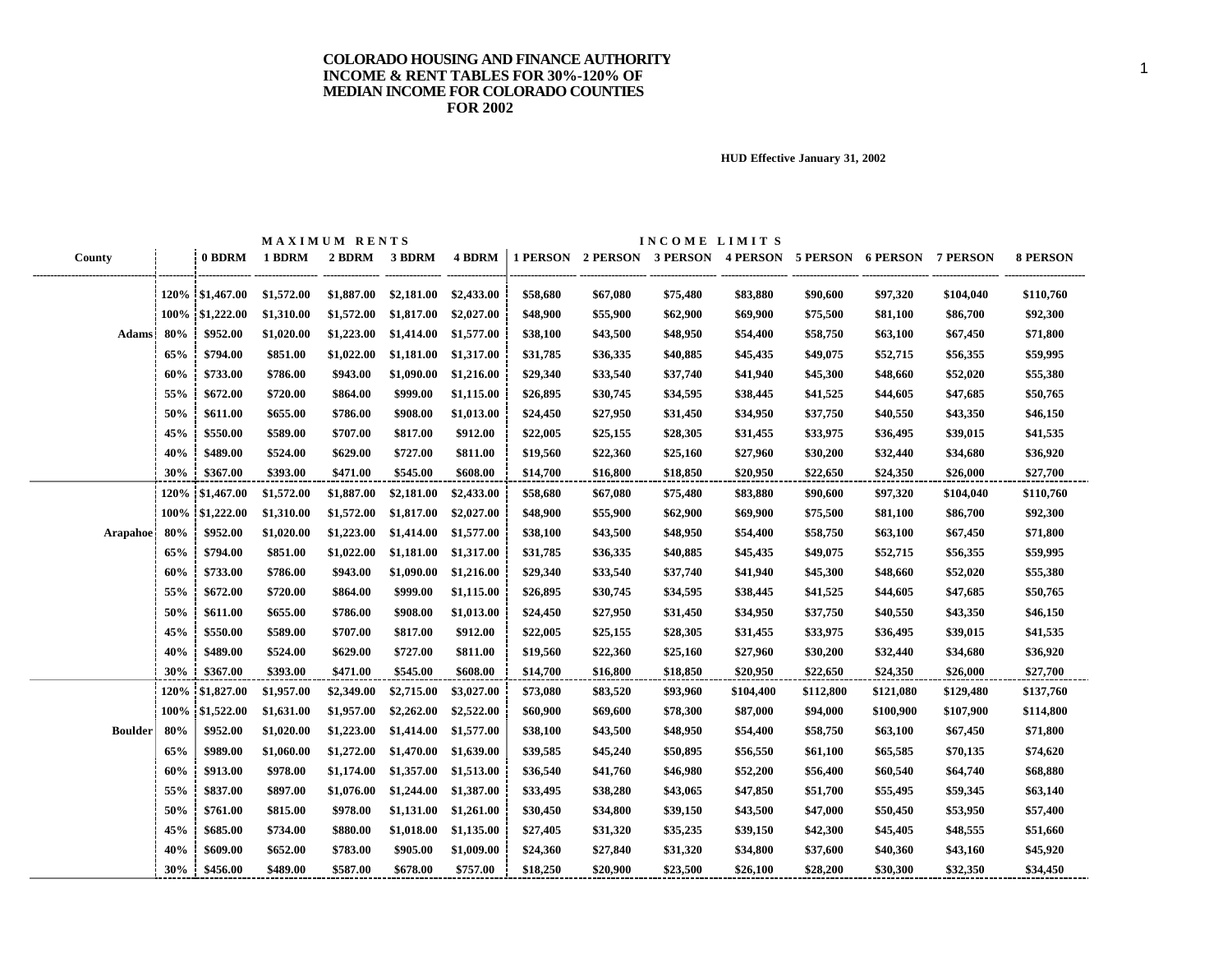|                     |      |                  |            | MAXIMUM RENTS |            |            |          |          | INCOME LIMITS |                                                                |          |          |           |                 |
|---------------------|------|------------------|------------|---------------|------------|------------|----------|----------|---------------|----------------------------------------------------------------|----------|----------|-----------|-----------------|
| County              |      | 0 BDRM           | 1 BDRM     | 2 BDRM        | 3 BDRM     | 4 BDRM     |          |          |               | 1 PERSON 2 PERSON 3 PERSON 4 PERSON 5 PERSON 6 PERSON 7 PERSON |          |          |           | <b>8 PERSON</b> |
|                     |      | 120\% \$1,053.00 | \$1,129.00 | \$1,356.00    | \$1,566.00 | \$1,746.00 | \$42,120 | \$48,240 | \$54,240      | \$60,240                                                       | \$65,040 | \$69,840 | \$74,640  | \$79,560        |
|                     | 100% | \$877.00         | \$941.00   | \$1,130.00    | \$1,305.00 | \$1,455.00 | \$35,100 | \$40,200 | \$45,200      | \$50,200                                                       | \$54,200 | \$58,200 | \$62,200  | \$66,300        |
| Cheyenne 80%        |      | \$702.00         | \$753.00   | \$903.00      | \$1,043.00 | \$1,165.00 | \$28,100 | \$32,150 | \$36,150      | \$40,150                                                       | \$43,350 | \$46,600 | \$49,800  | \$53,000        |
|                     | 65%  | \$570.00         | \$611.00   | \$734.00      | \$848.00   | \$945.00   | \$22,815 | \$26,130 | \$29,380      | \$32,630                                                       | \$35,230 | \$37,830 | \$40,430  | \$43,095        |
|                     | 60%  | \$526.00         | \$564.00   | \$678.00      | \$783.00   | \$873.00   | \$21,060 | \$24,120 | \$27,120      | \$30,120                                                       | \$32,520 | \$34,920 | \$37,320  | \$39,780        |
|                     | 55%  | \$482.00         | \$517.00   | \$621.00      | \$717.00   | \$800.00   | \$19,305 | \$22,110 | \$24,860      | \$27,610                                                       | \$29,810 | \$32,010 | \$34,210  | \$36,465        |
|                     | 50%  | \$438.00         | \$470.00   | \$565.00      | \$652.00   | \$727.00   | \$17,550 | \$20,100 | \$22,600      | \$25,100                                                       | \$27,100 | \$29,100 | \$31,100  | \$33,150        |
|                     | 45%  | \$394.00         | \$423.00   | \$508.00      | \$587.00   | \$654.00   | \$15,795 | \$18,090 | \$20,340      | \$22,590                                                       | \$24,390 | \$26,190 | \$27,990  | \$29,835        |
|                     | 40%  | \$351.00         | \$376.00   | \$452.00      | \$522.00   | \$582.00   | \$14,040 | \$16,080 | \$18,080      | \$20,080                                                       | \$21,680 | \$23,280 | \$24,880  | \$26,520        |
|                     | 30%  | \$263.00         | \$282.00   | \$338.00      | \$391.00   | \$436.00   | \$10,550 | \$12,050 | \$13,550      | \$15,050                                                       | \$16,250 | \$17,450 | \$18,650  | \$19,900        |
|                     |      | 120% \$1,287.00  | \$1,378.00 | \$1,656.00    | \$1,912.00 | \$2,133.00 | \$51,480 | \$58,800 | \$66,240      | \$73,560                                                       | \$79,440 | \$85,320 | \$91,200  | \$97,080        |
|                     |      | 100% \$1,072.00  | \$1,148.00 | \$1,380.00    | \$1,593.00 | \$1,777.00 | \$42,900 | \$49,000 | \$55,200      | \$61,300                                                       | \$66,200 | \$71,100 | \$76,000  | \$80,900        |
| <b>Clear Creek!</b> | 80%  | \$858.00         | \$920.00   | \$1,103.00    | \$1,275.00 | \$1,422.00 | \$34,350 | \$39,250 | \$44,150      | \$49,050                                                       | \$52,950 | \$56,900 | \$60,800  | \$64,750        |
|                     | 65%  | \$697.00         | \$746.00   | \$897.00      | \$1,035.00 | \$1,155.00 | \$27,885 | \$31,850 | \$35,880      | \$39,845                                                       | \$43,030 | \$46,215 | \$49,400  | \$52,585        |
|                     | 60%  | \$643.00         | \$689.00   | \$828.00      | \$956.00   | \$1,066.00 | \$25,740 | \$29,400 | \$33,120      | \$36,780                                                       | \$39,720 | \$42,660 | \$45,600  | \$48,540        |
|                     | 55%  | \$589.00         | \$631.00   | \$759.00      | \$876.00   | \$977.00   | \$23,595 | \$26,950 | \$30,360      | \$33,715                                                       | \$36,410 | \$39,105 | \$41,800  | \$44,495        |
|                     | 50%  | \$536.00         | \$574.00   | \$690.00      | \$796.00   | \$888.00   | \$21,450 | \$24,500 | \$27,600      | \$30,650                                                       | \$33,100 | \$35,550 | \$38,000  | \$40,450        |
|                     | 45%  | \$482.00         | \$516.00   | \$621.00      | \$717.00   | \$799.00   | \$19,305 | \$22,050 | \$24,840      | \$27,585                                                       | \$29,790 | \$31,995 | \$34,200  | \$36,405        |
|                     | 40%  | \$429.00         | \$459.00   | \$552.00      | \$637.00   | \$711.00   | \$17,160 | \$19,600 | \$22,080      | \$24,520                                                       | \$26,480 | \$28,440 | \$30,400  | \$32,360        |
|                     | 30%  | \$321.00         | \$344.00   | \$413.00      | \$478.00   | \$533.00   | \$12,850 | \$14,700 | \$16,550      | \$18,400                                                       | \$19,850 | \$21,350 | \$22,800  | \$24,250        |
|                     |      | 120% \$1,467.00  | \$1,572.00 | \$1,887.00    | \$2,181.00 | \$2,433.00 | \$58,680 | \$67,080 | \$75,480      | \$83,880                                                       | \$90,600 | \$97,320 | \$104,040 | \$110,760       |
|                     |      | 100% \$1,222.00  | \$1,310.00 | \$1,572.00    | \$1,817.00 | \$2,027.00 | \$48,900 | \$55,900 | \$62,900      | \$69,900                                                       | \$75,500 | \$81,100 | \$86,700  | \$92,300        |
| <b>Denver</b>       | 80%  | \$952.00         | \$1,020.00 | \$1,223.00    | \$1,414.00 | \$1,577.00 | \$38,100 | \$43,500 | \$48,950      | \$54,400                                                       | \$58,750 | \$63,100 | \$67,450  | \$71,800        |
|                     | 65%  | \$794.00         | \$851.00   | \$1,022.00    | \$1,181.00 | \$1,317.00 | \$31,785 | \$36,335 | \$40,885      | \$45,435                                                       | \$49,075 | \$52,715 | \$56,355  | \$59,995        |
|                     | 60%  | \$733.00         | \$786.00   | \$943.00      | \$1,090.00 | \$1,216.00 | \$29,340 | \$33,540 | \$37,740      | \$41,940                                                       | \$45,300 | \$48,660 | \$52,020  | \$55,380        |
|                     | 55%  | \$672.00         | \$720.00   | \$864.00      | \$999.00   | \$1,115.00 | \$26,895 | \$30,745 | \$34,595      | \$38,445                                                       | \$41,525 | \$44,605 | \$47,685  | \$50,765        |
|                     | 50%  | \$611.00         | \$655.00   | \$786.00      | \$908.00   | \$1,013.00 | \$24,450 | \$27,950 | \$31,450      | \$34,950                                                       | \$37,750 | \$40,550 | \$43,350  | \$46,150        |
|                     | 45%  | \$550.00         | \$589.00   | \$707.00      | \$817.00   | \$912.00   | \$22,005 | \$25,155 | \$28,305      | \$31,455                                                       | \$33,975 | \$36,495 | \$39,015  | \$41,535        |
|                     | 40%  | \$489.00         | \$524.00   | \$629.00      | \$727.00   | \$811.00   | \$19,560 | \$22,360 | \$25,160      | \$27,960                                                       | \$30,200 | \$32,440 | \$34,680  | \$36,920        |
|                     | 30%  | \$367.00         | \$393.00   | \$471.00      | \$545.00   | \$608.00   | \$14,700 | \$16,800 | \$18,850      | \$20,950                                                       | \$22,650 | \$24.350 | \$26,000  | \$27,700        |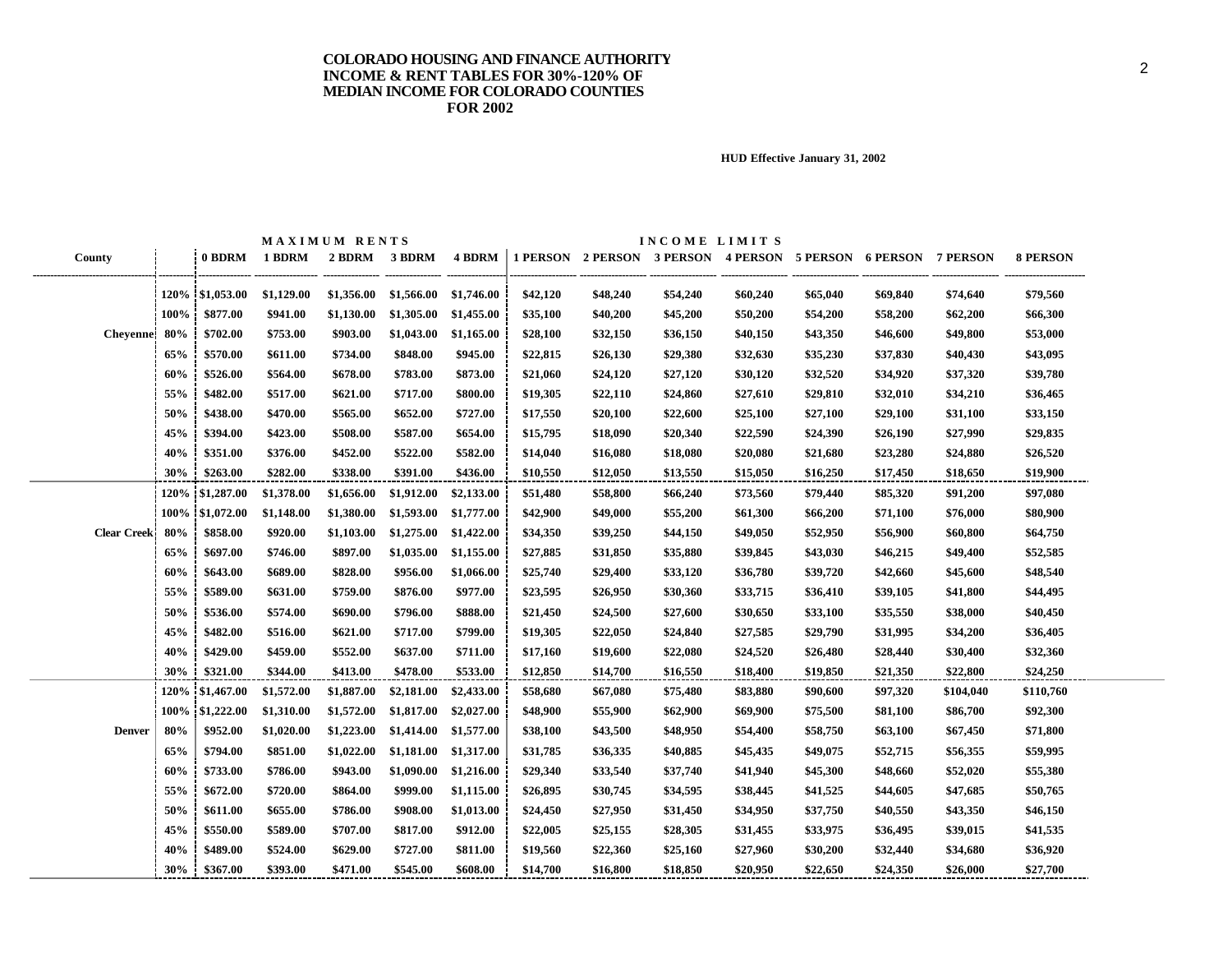|                |      |                  |            | MAXIMUM RENTS |            |            |          |          | INCOME LIMITS |          |          |                                                                |           |                 |
|----------------|------|------------------|------------|---------------|------------|------------|----------|----------|---------------|----------|----------|----------------------------------------------------------------|-----------|-----------------|
| County         |      | 0 BDRM           | 1 BDRM     | 2 BDRM        | 3 BDRM     | 4 BDRM     |          |          |               |          |          | 1 PERSON 2 PERSON 3 PERSON 4 PERSON 5 PERSON 6 PERSON 7 PERSON |           | <b>8 PERSON</b> |
|                |      | 120\% \$1,467.00 | \$1,572.00 | \$1,887.00    | \$2,181.00 | \$2,433.00 | \$58,680 | \$67,080 | \$75,480      | \$83,880 | \$90,600 | \$97,320                                                       | \$104,040 | \$110,760       |
|                |      | 100% \$1,222.00  | \$1,310.00 | \$1,572.00    | \$1,817.00 | \$2,027.00 | \$48,900 | \$55,900 | \$62,900      | \$69,900 | \$75,500 | \$81,100                                                       | \$86,700  | \$92,300        |
| <b>Douglas</b> | 80%  | \$952.00         | \$1,020.00 | \$1,223.00    | \$1,414.00 | \$1,577.00 | \$38,100 | \$43,500 | \$48,950      | \$54,400 | \$58,750 | \$63,100                                                       | \$67,450  | \$71,800        |
|                | 65%  | \$794.00         | \$851.00   | \$1,022.00    | \$1,181.00 | \$1,317.00 | \$31,785 | \$36,335 | \$40,885      | \$45,435 | \$49,075 | \$52,715                                                       | \$56,355  | \$59,995        |
|                | 60%  | \$733.00         | \$786.00   | \$943.00      | \$1,090.00 | \$1,216.00 | \$29,340 | \$33,540 | \$37,740      | \$41,940 | \$45,300 | \$48,660                                                       | \$52,020  | \$55,380        |
|                | 55%  | \$672.00         | \$720.00   | \$864.00      | \$999.00   | \$1,115.00 | \$26,895 | \$30,745 | \$34,595      | \$38,445 | \$41,525 | \$44,605                                                       | \$47,685  | \$50,765        |
|                | 50%  | \$611.00         | \$655.00   | \$786.00      | \$908.00   | \$1,013.00 | \$24,450 | \$27,950 | \$31,450      | \$34,950 | \$37,750 | \$40,550                                                       | \$43,350  | \$46,150        |
|                | 45%  | \$550.00         | \$589.00   | \$707.00      | \$817.00   | \$912.00   | \$22,005 | \$25,155 | \$28,305      | \$31,455 | \$33,975 | \$36,495                                                       | \$39,015  | \$41,535        |
|                | 40%  | \$489.00         | \$524.00   | \$629.00      | \$727.00   | \$811.00   | \$19,560 | \$22,360 | \$25,160      | \$27,960 | \$30,200 | \$32,440                                                       | \$34,680  | \$36,920        |
|                | 30%  | \$367.00         | \$393.00   | \$471.00      | \$545.00   | \$608.00   | \$14,700 | \$16,800 | \$18,850      | \$20,950 | \$22,650 | \$24,350                                                       | \$26,000  | \$27,700        |
|                |      | 120% \$1,572.00  | \$1,684.00 | \$2,022.00    | \$2,337.00 | \$2,607.00 | \$62,880 | \$71,880 | \$80,880      | \$89,880 | \$97,080 | \$104,280                                                      | \$111,480 | \$118,680       |
|                |      | 100% \$1,310.00  | \$1,403.00 | \$1,685.00    | \$1,947.00 | \$2,172.00 | \$52,400 | \$59,900 | \$67,400      | \$74,900 | \$80,900 | \$86,900                                                       | \$92,900  | \$98,900        |
| Eagle          | 80%  | \$952.00         | \$1,020.00 | \$1,223.00    | \$1,414.00 | \$1,577.00 | \$38,100 | \$43,500 | \$48,950      | \$54,400 | \$58,750 | \$63,100                                                       | \$67,450  | \$71,800        |
|                | 65%  | \$851.00         | \$912.00   | \$1,095.00    | \$1,265.00 | \$1,412.00 | \$34,060 | \$38,935 | \$43,810      | \$48,685 | \$52,585 | \$56,485                                                       | \$60,385  | \$64,285        |
|                | 60%  | \$786.00         | \$842.00   | \$1,011.00    | \$1,168.00 | \$1,303.00 | \$31,440 | \$35,940 | \$40,440      | \$44,940 | \$48,540 | \$52,140                                                       | \$55,740  | \$59,340        |
|                | 55%  | \$720.00         | \$772.00   | \$926.00      | \$1,071.00 | \$1,194.00 | \$28,820 | \$32,945 | \$37,070      | \$41,195 | \$44,495 | \$47,795                                                       | \$51,095  | \$54,395        |
|                | 50%  | \$655.00         | \$701.00   | \$842.00      | \$973.00   | \$1,086.00 | \$26,200 | \$29,950 | \$33,700      | \$37,450 | \$40,450 | \$43,450                                                       | \$46,450  | \$49,450        |
|                | 45%  | \$589.00         | \$631.00   | \$758.00      | \$876.00   | \$977.00   | \$23,580 | \$26,955 | \$30,330      | \$33,705 | \$36,405 | \$39,105                                                       | \$41,805  | \$44,505        |
|                | 40%  | \$524.00         | \$561.00   | \$674.00      | \$779.00   | \$869.00   | \$20,960 | \$23,960 | \$26,960      | \$29,960 | \$32,360 | \$34,760                                                       | \$37,160  | \$39,560        |
|                | 30%  | \$393.00         | \$421.00   | \$505.00      | \$583.00   | \$651.00   | \$15,750 | \$18,000 | \$20,200      | \$22,450 | \$24,250 | \$26,050                                                       | \$27,850  | \$29,650        |
|                | 120% | \$1,194.00       | \$1,278.00 | \$1,533.00    | \$1,771.00 | \$1,977.00 | \$47,760 | \$54,480 | \$61,320      | \$68,160 | \$73,560 | \$79,080                                                       | \$84,480  | \$90,000        |
|                | 100% | \$995.00         | \$1,065.00 | \$1,277.00    | \$1,476.00 | \$1,647.00 | \$39,800 | \$45,400 | \$51,100      | \$56,800 | \$61,300 | \$65,900                                                       | \$70,400  | \$75,000        |
| El Paso        | 80%  | \$795.00         | \$851.00   | \$1,022.00    | \$1,181.00 | \$1,317.00 | \$31,800 | \$36,350 | \$40,900      | \$45,450 | \$49,050 | \$52,700                                                       | \$56,350  | \$60,000        |
|                | 65%  | \$646.00         | \$692.00   | \$830.00      | \$959.00   | \$1,070.00 | \$25,870 | \$29,510 | \$33,215      | \$36,920 | \$39,845 | \$42,835                                                       | \$45,760  | \$48,750        |
|                | 60%  | \$597.00         | \$639.00   | \$766.00      | \$885.00   | \$988.00   | \$23,880 | \$27,240 | \$30,660      | \$34,080 | \$36,780 | \$39,540                                                       | \$42,240  | \$45,000        |
|                | 55%  | \$547.00         | \$585.00   | \$702.00      | \$811.00   | \$906.00   | \$21,890 | \$24,970 | \$28,105      | \$31,240 | \$33,715 | \$36,245                                                       | \$38,720  | \$41,250        |
|                | 50%  | \$497.00         | \$532.00   | \$638.00      | \$738.00   | \$823.00   | \$19,900 | \$22,700 | \$25,550      | \$28,400 | \$30,650 | \$32,950                                                       | \$35,200  | \$37,500        |
|                | 45%  | \$447.00         | \$479.00   | \$574.00      | \$664.00   | \$741.00   | \$17,910 | \$20,430 | \$22,995      | \$25,560 | \$27,585 | \$29,655                                                       | \$31,680  | \$33,750        |
|                | 40%  | \$398.00         | \$426.00   | \$511.00      | \$590.00   | \$659.00   | \$15,920 | \$18,160 | \$20,440      | \$22,720 | \$24,520 | \$26,360                                                       | \$28,160  | \$30,000        |
|                | 30%  | \$298.00         | \$320.00   | \$383.00      | \$443.00   | \$493.00   | \$11.950 | \$13,650 | \$15,350      | \$17,050 | \$18,400 | \$19,750                                                       | \$21,150  | \$22,500        |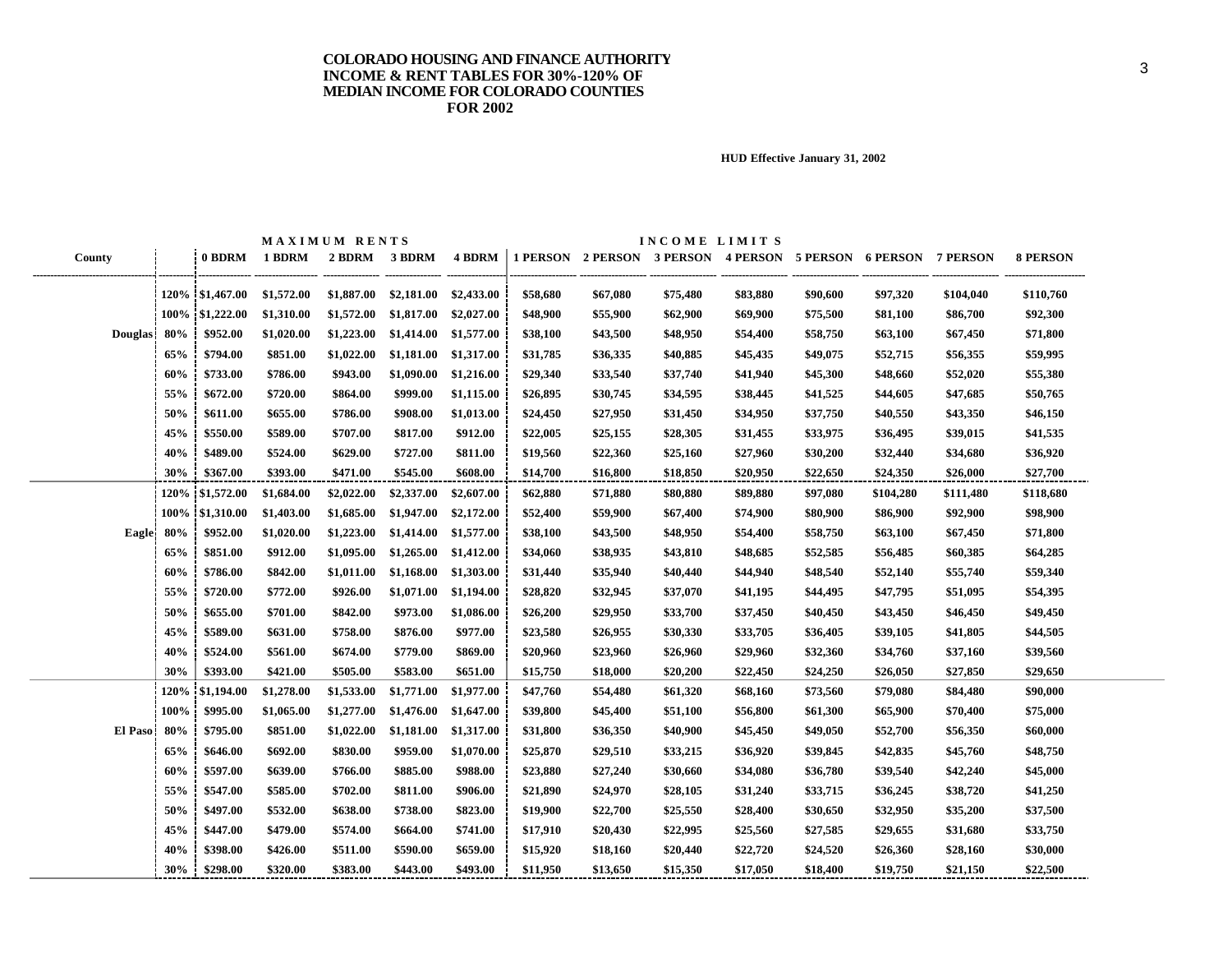|               |      |                 |            | MAXIMUM RENTS |            |            |          |          | INCOME LIMITS |                                                                |           |           |           |                 |
|---------------|------|-----------------|------------|---------------|------------|------------|----------|----------|---------------|----------------------------------------------------------------|-----------|-----------|-----------|-----------------|
| County        |      | 0 BDRM          | 1 BDRM     | 2 BDRM 3 BDRM |            | 4 BDRM     |          |          |               | 1 PERSON 2 PERSON 3 PERSON 4 PERSON 5 PERSON 6 PERSON 7 PERSON |           |           |           | <b>8 PERSON</b> |
|               |      | 120% \$1,482.00 | \$1,588.00 | \$1,905.00    | \$2,202.00 | \$2,457.00 | \$59,280 | \$67,800 | \$76,200      | \$84,720                                                       | \$91,440  | \$98,280  | \$105,000 | \$111,840       |
|               |      | 100% \$1,235.00 | \$1,323.00 | \$1,587.00    | \$1,835.00 | \$2,047.00 | \$49,400 | \$56,500 | \$63,500      | \$70,600                                                       | \$76,200  | \$81,900  | \$87,500  | \$93,200        |
| <b>Elbert</b> | 80%  | \$952.00        | \$1,020.00 | \$1,223.00    | \$1,414.00 | \$1,577.00 | \$38,100 | \$43,500 | \$48,950      | \$54,400                                                       | \$58,750  | \$63,100  | \$67,450  | \$71,800        |
|               | 65%  | \$802.00        | \$860.00   | \$1,031.00    | \$1,192.00 | \$1,330.00 | \$32,110 | \$36,725 | \$41,275      | \$45,890                                                       | \$49,530  | \$53,235  | \$56,875  | \$60,580        |
|               | 60%  | \$741.00        | \$794.00   | \$952.00      | \$1,101.00 | \$1,228.00 | \$29,640 | \$33,900 | \$38,100      | \$42,360                                                       | \$45,720  | \$49,140  | \$52,500  | \$55,920        |
|               | 55%  | \$679.00        | \$728.00   | \$873.00      | \$1,009.00 | \$1,126.00 | \$27,170 | \$31,075 | \$34,925      | \$38,830                                                       | \$41,910  | \$45,045  | \$48,125  | \$51,260        |
|               | 50%  | \$617.00        | \$661.00   | \$793.00      | \$917.00   | \$1,023.00 | \$24,700 | \$28,250 | \$31,750      | \$35,300                                                       | \$38,100  | \$40,950  | \$43,750  | \$46,600        |
|               | 45%  | \$555.00        | \$595.00   | \$714.00      | \$825.00   | \$921.00   | \$22,230 | \$25,425 | \$28,575      | \$31,770                                                       | \$34,290  | \$36,855  | \$39,375  | \$41,940        |
|               | 40%  | \$494.00        | \$529.00   | \$635.00      | \$734.00   | \$819.00   | \$19,760 | \$22,600 | \$25,400      | \$28,240                                                       | \$30,480  | \$32,760  | \$35,000  | \$37,280        |
|               | 30%  | \$371.00        | \$397.00   | \$476.00      | \$550.00   | \$613.00   | \$14,850 | \$16,950 | \$19,050      | \$21,200                                                       | \$22,850  | \$24,550  | \$26,250  | \$27,950        |
|               | 120% | \$1,110.00      | \$1,189.00 | \$1,428.00    | \$1,650.00 | \$1,842.00 | \$44,400 | \$50,760 | \$57,120      | \$63,480                                                       | \$68,520  | \$73,680  | \$78,720  | \$83,760        |
|               | 100% | \$925.00        | \$991.00   | \$1,190.00    | \$1,375.00 | \$1,535.00 | \$37,000 | \$42,300 | \$47,600      | \$52,900                                                       | \$57,100  | \$61,400  | \$65,600  | \$69,800        |
| Garfield      | 80%  | \$740.00        | \$793.00   | \$952.00      | \$1,100.00 | \$1,227.00 | \$29,600 | \$33,850 | \$38,100      | \$42,300                                                       | \$45,700  | \$49,100  | \$52,500  | \$55,850        |
|               | 65%  | \$601.00        | \$644.00   | \$773.00      | \$893.00   | \$997.00   | \$24,050 | \$27,495 | \$30,940      | \$34,385                                                       | \$37,115  | \$39,910  | \$42,640  | \$45,370        |
|               | 60%  | \$555.00        | \$594.00   | \$714.00      | \$825.00   | \$921.00   | \$22,200 | \$25,380 | \$28,560      | \$31,740                                                       | \$34,260  | \$36,840  | \$39,360  | \$41,880        |
|               | 55%  | \$508.00        | \$545.00   | \$654.00      | \$756.00   | \$844.00   | \$20,350 | \$23,265 | \$26,180      | \$29,095                                                       | \$31,405  | \$33,770  | \$36,080  | \$38,390        |
|               | 50%  | \$462.00        | \$495.00   | \$595.00      | \$687.00   | \$767.00   | \$18,500 | \$21,150 | \$23,800      | \$26,450                                                       | \$28,550  | \$30,700  | \$32,800  | \$34,900        |
|               | 45%  | \$416.00        | \$446.00   | \$535.00      | \$618.00   | \$690.00   | \$16,650 | \$19,035 | \$21,420      | \$23,805                                                       | \$25,695  | \$27,630  | \$29,520  | \$31,410        |
|               | 40%  | \$370.00        | \$396.00   | \$476.00      | \$550.00   | \$614.00   | \$14,800 | \$16,920 | \$19,040      | \$21,160                                                       | \$22,840  | \$24,560  | \$26,240  | \$27,920        |
|               | 30%  | \$277.00        | \$297.00   | \$357.00      | \$412.00   | \$460.00   | \$11,100 | \$12,700 | \$14,300      | \$15,850                                                       | \$17,150  | \$18,400  | \$19,700  | \$20,950        |
|               |      | 120% \$1,716.00 | \$1,839.00 | \$2,205.00    | \$2,548.00 | \$2,844.00 | \$68,640 | \$78,480 | \$88,200      | \$98,040                                                       | \$105,840 | \$113,760 | \$121,560 | \$129,360       |
|               |      | 100% \$1,430.00 | \$1,532.00 | \$1,837.00    | \$2,123.00 | \$2,370.00 | \$57,200 | \$65,400 | \$73,500      | \$81,700                                                       | \$88,200  | \$94,800  | \$101,300 | \$107,800       |
| <b>Gilpin</b> | 80%  | \$952.00        | \$1,020.00 | \$1,223.00    | \$1,414.00 | \$1,577.00 | \$38,100 | \$43,500 | \$48,950      | \$54,400                                                       | \$58,750  | \$63,100  | \$67,450  | \$71,800        |
|               | 65%  | \$929.00        | \$996.00   | \$1,194.00    | \$1,380.00 | \$1,540.00 | \$37,180 | \$42,510 | \$47,775      | \$53,105                                                       | \$57,330  | \$61,620  | \$65,845  | \$70,070        |
|               | 60%  | \$858.00        | \$919.00   | \$1,102.00    | \$1,274.00 | \$1,422.00 | \$34,320 | \$39,240 | \$44,100      | \$49,020                                                       | \$52,920  | \$56,880  | \$60,780  | \$64,680        |
|               | 55%  | \$786.00        | \$842.00   | \$1,010.00    | \$1,168.00 | \$1,303.00 | \$31,460 | \$35,970 | \$40,425      | \$44,935                                                       | \$48,510  | \$52,140  | \$55,715  | \$59,290        |
|               | 50%  | \$715.00        | \$766.00   | \$918.00      | \$1,061.00 | \$1,185.00 | \$28,600 | \$32,700 | \$36,750      | \$40,850                                                       | \$44,100  | \$47,400  | \$50,650  | \$53,900        |
|               | 45%  | \$643.00        | \$689.00   | \$826.00      | \$955.00   | \$1,066.00 | \$25,740 | \$29,430 | \$33,075      | \$36,765                                                       | \$39,690  | \$42,660  | \$45,585  | \$48,510        |
|               | 40%  | \$572.00        | \$613.00   | \$735.00      | \$849.00   | \$948.00   | \$22,880 | \$26,160 | \$29,400      | \$32,680                                                       | \$35,280  | \$37,920  | \$40,520  | \$43,120        |
|               | 30%  | \$428.00        | \$459.00   | \$551.00      | \$636.00   | \$711.00   | \$17,150 | \$19,600 | \$22,050      | \$24,500                                                       | \$26,450  | \$28,450  | \$30,400  | \$32,350        |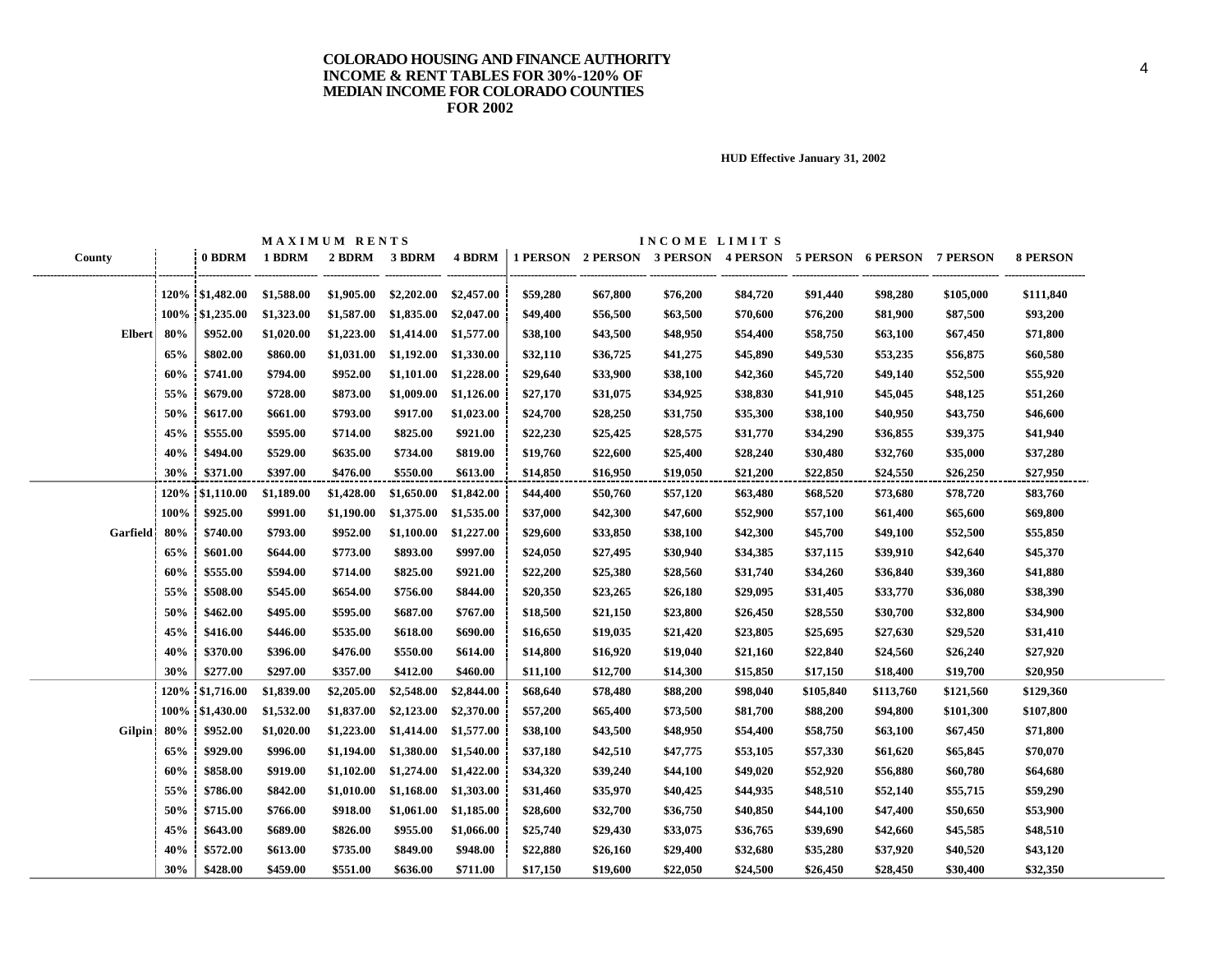|                  |      |                  |               | MAXIMUM RENTS |                       |            |          |          | INCOME LIMITS |                                                                |          |          |           |                 |
|------------------|------|------------------|---------------|---------------|-----------------------|------------|----------|----------|---------------|----------------------------------------------------------------|----------|----------|-----------|-----------------|
| County           |      |                  | 0 BDRM 1 BDRM | 2 BDRM        | 3 BDRM                | 4 BDRM     |          |          |               | 1 PERSON 2 PERSON 3 PERSON 4 PERSON 5 PERSON 6 PERSON 7 PERSON |          |          |           | <b>8 PERSON</b> |
|                  |      | 120\% \$1,140.00 | \$1,221.00    | \$1,467.00    | \$1,693.00 \$1,890.00 |            | \$45,600 | \$52,080 | \$58,680      | \$65,160                                                       | \$70,320 | \$75,600 | \$80,760  | \$86,040        |
|                  | 100% | \$950.00         | \$1,017.00    | \$1,222.00    | \$1,411.00            | \$1,575.00 | \$38,000 | \$43,400 | \$48,900      | \$54,300                                                       | \$58,600 | \$63,000 | \$67,300  | \$71,700        |
| Grand            | 80%  | \$760.00         | \$814.00      | \$977.00      | \$1,129.00            | \$1,260.00 | \$30,400 | \$34,750 | \$39,100      | \$43,450                                                       | \$46,900 | \$50,400 | \$53,850  | \$57,350        |
|                  | 65%  | \$617.00         | \$661.00      | \$794.00      | \$917.00              | \$1,023.00 | \$24,700 | \$28,210 | \$31,785      | \$35,295                                                       | \$38,090 | \$40,950 | \$43,745  | \$46,605        |
|                  | 60%  | \$570.00         | \$610.00      | \$733.00      | \$846.00              | \$945.00   | \$22,800 | \$26,040 | \$29,340      | \$32,580                                                       | \$35,160 | \$37,800 | \$40,380  | \$43,020        |
|                  | 55%  | \$522.00         | \$559.00      | \$672.00      | \$776.00              | \$866.00   | \$20,900 | \$23,870 | \$26,895      | \$29,865                                                       | \$32,230 | \$34,650 | \$37,015  | \$39,435        |
|                  | 50%  | \$475.00         | \$508.00      | \$611.00      | \$705.00              | \$787.00   | \$19,000 | \$21,700 | \$24,450      | \$27,150                                                       | \$29,300 | \$31,500 | \$33,650  | \$35,850        |
|                  | 45%  | \$427.00         | \$457.00      | \$550.00      | \$635.00              | \$708.00   | \$17,100 | \$19,530 | \$22,005      | \$24,435                                                       | \$26,370 | \$28,350 | \$30,285  | \$32,265        |
|                  | 40%  | \$380.00         | \$407.00      | \$489.00      | \$564.00              | \$630.00   | \$15,200 | \$17,360 | \$19,560      | \$21,720                                                       | \$23,440 | \$25,200 | \$26,920  | \$28,680        |
|                  | 30%  | \$285.00         | \$305.00      | \$366.00      | \$423.00              | \$472.00   | \$11,400 | \$13,050 | \$14,650      | \$16,300                                                       | \$17,600 | \$18,900 | \$20,200  | \$21,500        |
|                  | 120% | \$1,017.00       | \$1,089.00    | \$1,308.00    | \$1,510.00            | \$1,683.00 | \$40,680 | \$46,440 | \$52,320      | \$58,080                                                       | \$62,760 | \$67,320 | \$72,000  | \$76,680        |
|                  | 100% | \$847.00         | \$907.00      | \$1,090.00    | \$1,258.00            | \$1,402.00 | \$33,900 | \$38,700 | \$43,600      | \$48,400                                                       | \$52,300 | \$56,100 | \$60,000  | \$63,900        |
| Gunnison         | 80%  | \$677.00         | \$726.00      | \$871.00      | \$1,006.00            | \$1,122.00 | \$27,100 | \$31,000 | \$34,850      | \$38,700                                                       | \$41,800 | \$44,900 | \$48,000  | \$51,100        |
|                  | 65%  | \$550.00         | \$589.00      | \$708.00      | \$818.00              | \$911.00   | \$22,035 | \$25,155 | \$28,340      | \$31,460                                                       | \$33,995 | \$36,465 | \$39,000  | \$41,535        |
|                  | 60%  | \$508.00         | \$544.00      | \$654.00      | \$755.00              | \$841.00   | \$20,340 | \$23,220 | \$26,160      | \$29,040                                                       | \$31,380 | \$33,660 | \$36,000  | \$38,340        |
|                  | 55%  | \$466.00         | \$499.00      | \$599.00      | \$692.00              | \$771.00   | \$18,645 | \$21,285 | \$23,980      | \$26,620                                                       | \$28,765 | \$30,855 | \$33,000  | \$35,145        |
|                  | 50%  | \$423.00         | \$453.00      | \$545.00      | \$629.00              | \$701.00   | \$16,950 | \$19,350 | \$21,800      | \$24,200                                                       | \$26,150 | \$28,050 | \$30,000  | \$31,950        |
|                  | 45%  | \$381.00         | \$408.00      | \$490.00      | \$566.00              | \$631.00   | \$15,255 | \$17,415 | \$19,620      | \$21,780                                                       | \$23,535 | \$25,245 | \$27,000  | \$28,755        |
|                  | 40%  | \$339.00         | \$363.00      | \$436.00      | \$503.00              | \$561.00   | \$13,560 | \$15,480 | \$17,440      | \$19,360                                                       | \$20,920 | \$22,440 | \$24,000  | \$25,560        |
|                  | 30%  | \$253.00         | \$271.00      | \$326.00      | \$377.00              | \$421.00   | \$10,150 | \$11,600 | \$13,050      | \$14,500                                                       | \$15,700 | \$16,850 | \$18,000  | \$19,150        |
|                  |      | 120% \$1,467.00  | \$1,572.00    | \$1,887.00    | \$2,181.00            | \$2,433.00 | \$58,680 | \$67,080 | \$75,480      | \$83,880                                                       | \$90,600 | \$97,320 | \$104,040 | \$110,760       |
|                  |      | 100% \$1,222.00  | \$1,310.00    | \$1,572.00    | \$1,817.00            | \$2,027.00 | \$48,900 | \$55,900 | \$62,900      | \$69,900                                                       | \$75,500 | \$81,100 | \$86,700  | \$92,300        |
| <b>Jefferson</b> | 80%  | \$952.00         | \$1,020.00    | \$1,223.00    | \$1,414.00            | \$1,577.00 | \$38,100 | \$43,500 | \$48,950      | \$54,400                                                       | \$58,750 | \$63,100 | \$67,450  | \$71,800        |
|                  | 65%  | \$794.00         | \$851.00      | \$1,022.00    | \$1,181.00            | \$1,317.00 | \$31,785 | \$36,335 | \$40,885      | \$45,435                                                       | \$49,075 | \$52,715 | \$56,355  | \$59,995        |
|                  | 60%  | \$733.00         | \$786.00      | \$943.00      | \$1,090.00            | \$1,216.00 | \$29,340 | \$33,540 | \$37,740      | \$41,940                                                       | \$45,300 | \$48,660 | \$52,020  | \$55,380        |
|                  | 55%  | \$672.00         | \$720.00      | \$864.00      | \$999.00              | \$1,115.00 | \$26,895 | \$30,745 | \$34,595      | \$38,445                                                       | \$41,525 | \$44,605 | \$47,685  | \$50,765        |
|                  | 50%  | \$611.00         | \$655.00      | \$786.00      | \$908.00              | \$1,013.00 | \$24,450 | \$27,950 | \$31,450      | \$34,950                                                       | \$37,750 | \$40,550 | \$43,350  | \$46,150        |
|                  | 45%  | \$550.00         | \$589.00      | \$707.00      | \$817.00              | \$912.00   | \$22,005 | \$25,155 | \$28,305      | \$31,455                                                       | \$33,975 | \$36,495 | \$39,015  | \$41,535        |
|                  | 40%  | \$489.00         | \$524.00      | \$629.00      | \$727.00              | \$811.00   | \$19,560 | \$22,360 | \$25,160      | \$27,960                                                       | \$30,200 | \$32,440 | \$34,680  | \$36,920        |
|                  | 30%  | \$367.00         | \$393.00      | \$471.00      | \$545.00              | \$608.00   | \$14,700 | \$16,800 | \$18,850      | \$20,950                                                       | \$22,650 | \$24,350 | \$26,000  | \$27,700        |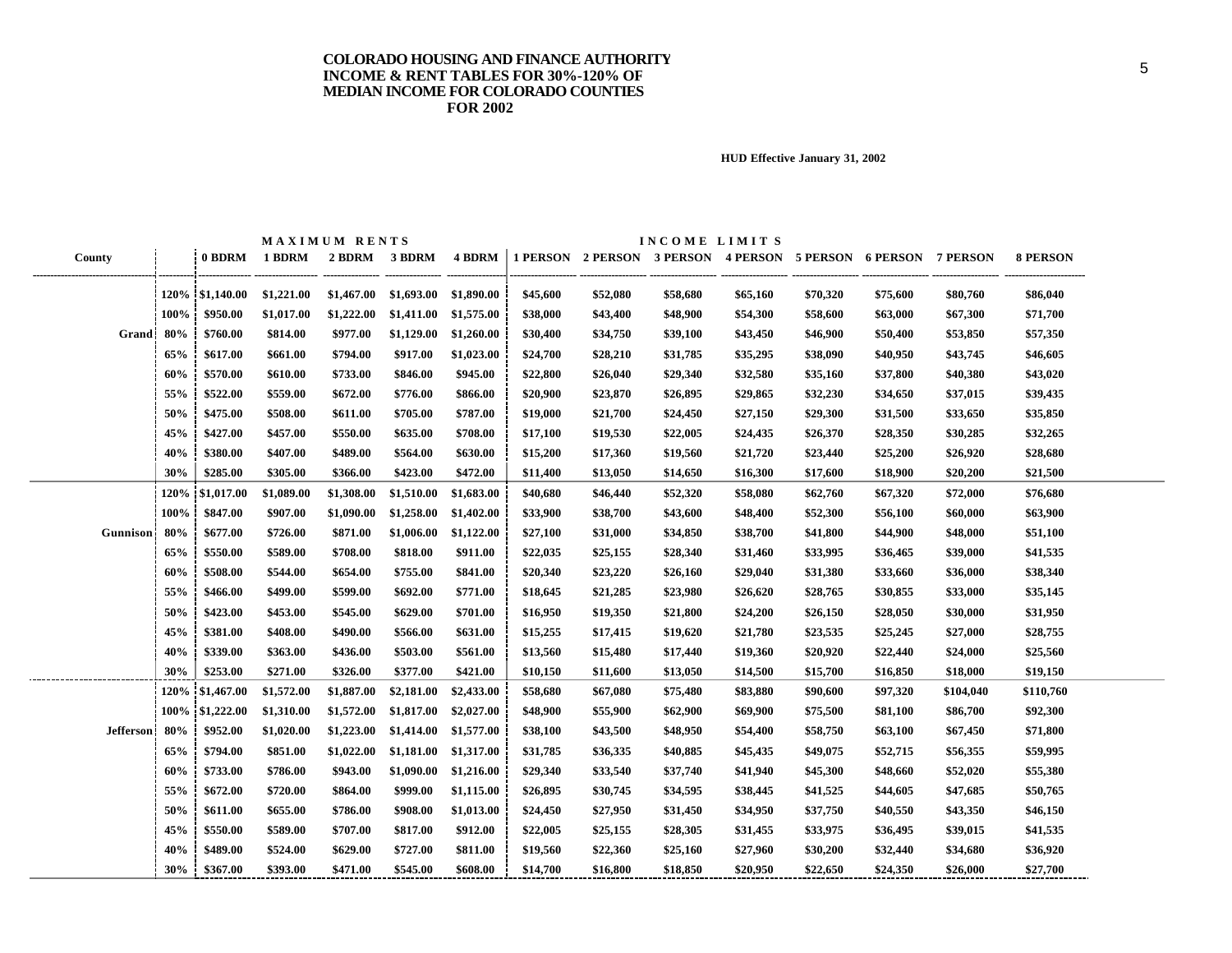|                |      |                 |            | MAXIMUM RENTS |            |            |          |          | INCOME LIMITS                                                  |          |          |          |          |                 |
|----------------|------|-----------------|------------|---------------|------------|------------|----------|----------|----------------------------------------------------------------|----------|----------|----------|----------|-----------------|
| County         |      | 0 BDRM          | 1 BDRM     | 2 BDRM 3 BDRM |            | 4 BDRM     |          |          | 1 PERSON 2 PERSON 3 PERSON 4 PERSON 5 PERSON 6 PERSON 7 PERSON |          |          |          |          | <b>8 PERSON</b> |
|                | 120% | \$966.00        | \$1,035.00 | \$1,242.00    | \$1,435.00 | \$1,602.00 | \$38,640 | \$44,160 | \$49,680                                                       | \$55,200 | \$59,640 | \$64,080 | \$68,400 | \$72,840        |
|                | 100% | \$805.00        | \$862.00   | \$1,035.00    | \$1,196.00 | \$1,335.00 | \$32,200 | \$36,800 | \$41,400                                                       | \$46,000 | \$49,700 | \$53,400 | \$57,000 | \$60,700        |
| Kiowa 80%      |      | \$643.00        | \$690.00   | \$827.00      | \$956.00   | \$1,067.00 | \$25,750 | \$29,450 | \$33,100                                                       | \$36,800 | \$39,750 | \$42,700 | \$45,650 | \$48,550        |
|                | 65%  | \$523.00        | \$560.00   | \$672.00      | \$777.00   | \$867.00   | \$20,930 | \$23,920 | \$26,910                                                       | \$29,900 | \$32,305 | \$34,710 | \$37,050 | \$39,455        |
|                | 60%  | \$483.00        | \$517.00   | \$621.00      | \$717.00   | \$801.00   | \$19,320 | \$22,080 | \$24,840                                                       | \$27,600 | \$29,820 | \$32,040 | \$34,200 | \$36,420        |
|                | 55%  | \$442.00        | \$474.00   | \$569.00      | \$657.00   | \$734.00   | \$17,710 | \$20,240 | \$22,770                                                       | \$25,300 | \$27,335 | \$29,370 | \$31,350 | \$33,385        |
|                | 50%  | \$402.00        | \$431.00   | \$517.00      | \$598.00   | \$667.00   | \$16,100 | \$18,400 | \$20,700                                                       | \$23,000 | \$24,850 | \$26,700 | \$28,500 | \$30,350        |
|                | 45%  | \$362.00        | \$388.00   | \$465.00      | \$538.00   | \$600.00   | \$14,490 | \$16,560 | \$18,630                                                       | \$20,700 | \$22,365 | \$24,030 | \$25,650 | \$27,315        |
|                | 40%  | \$322.00        | \$345.00   | \$414.00      | \$478.00   | \$534.00   | \$12,880 | \$14,720 | \$16,560                                                       | \$18,400 | \$19,880 | \$21,360 | \$22,800 | \$24,280        |
|                | 30%  | \$241.00        | \$258.00   | \$310.00      | \$358.00   | \$400.00   | \$9,650  | \$11,050 | \$12,400                                                       | \$13,800 | \$14,900 | \$16,000 | \$17,100 | \$18,200        |
|                |      | 120% \$1,092.00 | \$1,170.00 | \$1,404.00    | \$1,623.00 | \$1,809.00 | \$43,680 | \$49,920 | \$56,160                                                       | \$62,400 | \$67,440 | \$72,360 | \$77,400 | \$82,320        |
|                | 100% | \$910.00        | \$975.00   | \$1,170.00    | \$1,352.00 | \$1,507.00 | \$36,400 | \$41,600 | \$46,800                                                       | \$52,000 | \$56,200 | \$60,300 | \$64,500 | \$68,600        |
| La Plata 80%   |      | \$727.00        | \$780.00   | \$936.00      | \$1,081.00 | \$1,206.00 | \$29,100 | \$33,300 | \$37,450                                                       | \$41,600 | \$44,950 | \$48,250 | \$51,600 | \$54,900        |
|                | 65%  | \$591.00        | \$633.00   | \$760.00      | \$879.00   | \$979.00   | \$23,660 | \$27,040 | \$30,420                                                       | \$33,800 | \$36,530 | \$39,195 | \$41,925 | \$44,590        |
|                | 60%  | \$546.00        | \$585.00   | \$702.00      | \$811.00   | \$904.00   | \$21,840 | \$24,960 | \$28,080                                                       | \$31,200 | \$33,720 | \$36,180 | \$38,700 | \$41,160        |
|                | 55%  | \$500.00        | \$536.00   | \$643.00      | \$743.00   | \$829.00   | \$20,020 | \$22,880 | \$25,740                                                       | \$28,600 | \$30,910 | \$33,165 | \$35,475 | \$37,730        |
|                | 50%  | \$455.00        | \$487.00   | \$585.00      | \$676.00   | \$753.00   | \$18,200 | \$20,800 | \$23,400                                                       | \$26,000 | \$28,100 | \$30,150 | \$32,250 | \$34,300        |
|                | 45%  | \$409.00        | \$438.00   | \$526.00      | \$608.00   | \$678.00   | \$16,380 | \$18,720 | \$21,060                                                       | \$23,400 | \$25,290 | \$27,135 | \$29,025 | \$30,870        |
|                | 40%  | \$364.00        | \$390.00   | \$468.00      | \$541.00   | \$603.00   | \$14,560 | \$16,640 | \$18,720                                                       | \$20,800 | \$22,480 | \$24,120 | \$25,800 | \$27,440        |
|                | 30%  | \$272.00        | \$292.00   | \$351.00      | \$405.00   | \$452.00   | \$10,900 | \$12,500 | \$14,050                                                       | \$15,600 | \$16,850 | \$18,100 | \$19,350 | \$20,600        |
|                | 120% | \$1,278.00      | \$1,368.00 | \$1,641.00    | \$1,897.00 | \$2,115.00 | \$51,120 | \$58,320 | \$65,640                                                       | \$72,960 | \$78,840 | \$84,600 | \$90,480 | \$96,360        |
|                |      | 100% \$1,065.00 | \$1,140.00 | \$1,367.00    | \$1,581.00 | \$1,762.00 | \$42,600 | \$48,600 | \$54,700                                                       | \$60,800 | \$65,700 | \$70,500 | \$75,400 | \$80,300        |
| <b>Larimer</b> | 80%  | \$851.00        | \$911.00   | \$1,095.00    | \$1,265.00 | \$1,410.00 | \$34,050 | \$38,900 | \$43,800                                                       | \$48,650 | \$52,550 | \$56,400 | \$60,300 | \$64,200        |
|                | 65%  | \$692.00        | \$741.00   | \$888.00      | \$1,027.00 | \$1,145.00 | \$27,690 | \$31,590 | \$35,555                                                       | \$39,520 | \$42,705 | \$45,825 | \$49,010 | \$52,195        |
|                | 60%  | \$639.00        | \$684.00   | \$820.00      | \$948.00   | \$1,057.00 | \$25,560 | \$29,160 | \$32,820                                                       | \$36,480 | \$39,420 | \$42,300 | \$45,240 | \$48,180        |
|                | 55%  | \$585.00        | \$627.00   | \$752.00      | \$869.00   | \$969.00   | \$23,430 | \$26,730 | \$30,085                                                       | \$33,440 | \$36,135 | \$38,775 | \$41,470 | \$44,165        |
|                | 50%  | \$532.00        | \$570.00   | \$683.00      | \$790.00   | \$881.00   | \$21,300 | \$24,300 | \$27,350                                                       | \$30,400 | \$32,850 | \$35,250 | \$37,700 | \$40,150        |
|                | 45%  | \$479.00        | \$513.00   | \$615.00      | \$711.00   | \$793.00   | \$19,170 | \$21,870 | \$24,615                                                       | \$27,360 | \$29,565 | \$31,725 | \$33,930 | \$36,135        |
|                | 40%  | \$426.00        | \$456.00   | \$547.00      | \$632.00   | \$705.00   | \$17,040 | \$19,440 | \$21,880                                                       | \$24,320 | \$26,280 | \$28,200 | \$30,160 | \$32,120        |
|                | 30%  | \$318.00        | \$341.00   | \$410.00      | \$474.00   | \$528.00   | \$12,750 | \$14,600 | \$16,400                                                       | \$18,250 | \$19,700 | \$21,150 | \$22,600 | \$24,100        |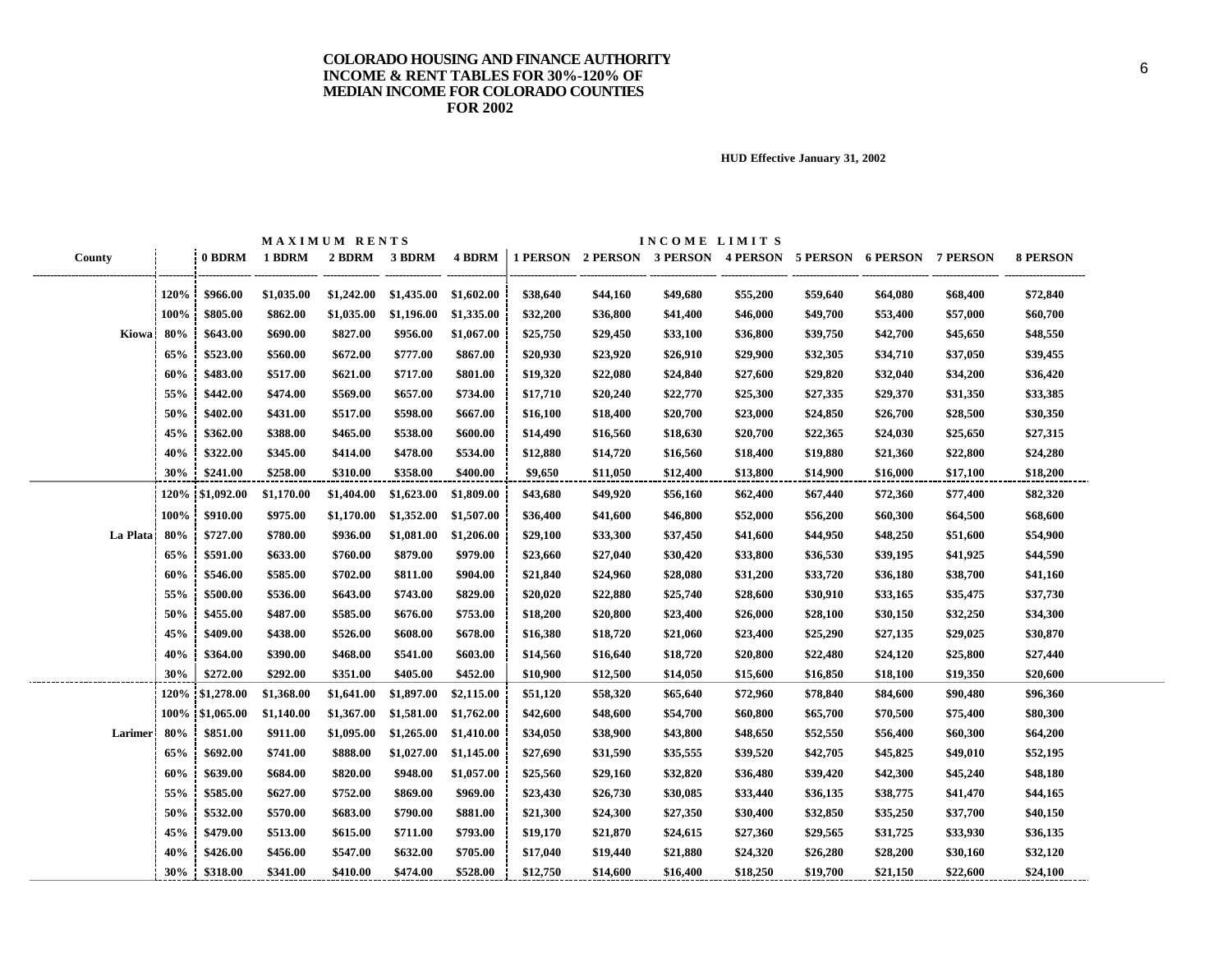|                 |             |          |            | MAXIMUM RENTS |               |            |          |          | INCOME LIMITS |                                                                |          |          |          |                 |
|-----------------|-------------|----------|------------|---------------|---------------|------------|----------|----------|---------------|----------------------------------------------------------------|----------|----------|----------|-----------------|
| County          |             | 0 BDRM   | 1 BDRM     |               | 2 BDRM 3 BDRM | 4 BDRM     |          |          |               | 1 PERSON 2 PERSON 3 PERSON 4 PERSON 5 PERSON 6 PERSON 7 PERSON |          |          |          | <b>8 PERSON</b> |
|                 | <b>120%</b> | \$966.00 | \$1,035.00 | \$1,242.00    | \$1,435.00    | \$1,602.00 | \$38,640 | \$44,160 | \$49,680      | \$55,200                                                       | \$59,640 | \$64,080 | \$68,400 | \$72,840        |
|                 | 100%        | \$805.00 | \$862.00   | \$1,035.00    | \$1,196.00    | \$1,335.00 | \$32,200 | \$36,800 | \$41,400      |                                                                | \$49,700 | \$53,400 | \$57,000 | \$60,700        |
| <b>Mesa</b> 80% |             | \$643.00 | \$690.00   | \$827.00      | \$956.00      | \$1,067.00 | \$25,750 | \$29,450 | \$33,100      | \$46,000<br>\$36,800                                           | \$39,750 | \$42,700 | \$45,650 | \$48,550        |
|                 |             |          |            |               |               |            |          |          |               |                                                                |          |          |          |                 |
|                 | 65%         | \$523.00 | \$560.00   | \$672.00      | \$777.00      | \$867.00   | \$20,930 | \$23,920 | \$26,910      | \$29,900                                                       | \$32,305 | \$34,710 | \$37,050 | \$39,455        |
|                 | 60%         | \$483.00 | \$517.00   | \$621.00      | \$717.00      | \$801.00   | \$19,320 | \$22,080 | \$24,840      | \$27,600                                                       | \$29,820 | \$32,040 | \$34,200 | \$36,420        |
|                 | 55%         | \$442.00 | \$474.00   | \$569.00      | \$657.00      | \$734.00   | \$17,710 | \$20,240 | \$22,770      | \$25,300                                                       | \$27,335 | \$29,370 | \$31,350 | \$33,385        |
|                 | 50%         | \$402.00 | \$431.00   | \$517.00      | \$598.00      | \$667.00   | \$16,100 | \$18,400 | \$20,700      | \$23,000                                                       | \$24,850 | \$26,700 | \$28,500 | \$30,350        |
|                 | 45%         | \$362.00 | \$388.00   | \$465.00      | \$538.00      | \$600.00   | \$14,490 | \$16,560 | \$18,630      | \$20,700                                                       | \$22,365 | \$24,030 | \$25,650 | \$27,315        |
|                 | 40%         | \$322.00 | \$345.00   | \$414.00      | \$478.00      | \$534.00   | \$12,880 | \$14,720 | \$16,560      | \$18,400                                                       | \$19,880 | \$21,360 | \$22,800 | \$24,280        |
|                 | 30%         | \$241.00 | \$258.00   | \$310.00      | \$358.00      | \$400.00   | \$9,650  | \$11,050 | \$12,400      | \$13,800                                                       | \$14,900 | \$16,000 | \$17,100 | \$18,200        |
|                 | 120%        | \$993.00 | \$1,063.00 | \$1,278.00    | \$1,476.00    | \$1,647.00 | \$39,720 | \$45,360 | \$51,120      | \$56,760                                                       | \$61,320 | \$65,880 | \$70,440 | \$74,880        |
|                 | 100%        | \$827.00 | \$886.00   | \$1,065.00    | \$1,230.00    | \$1,372.00 | \$33,100 | \$37,800 | \$42,600      | \$47,300                                                       | \$51,100 | \$54,900 | \$58,700 | \$62,400        |
| Moffat 80%      |             | \$662.00 | \$709.00   | \$851.00      | \$983.00      | \$1,097.00 | \$26,500 | \$30,250 | \$34,050      | \$37,850                                                       | \$40,850 | \$43,900 | \$46,900 | \$49,950        |
|                 | 65%         | \$537.00 | \$576.00   | \$692.00      | \$799.00      | \$892.00   | \$21,515 | \$24,570 | \$27,690      | \$30,745                                                       | \$33,215 | \$35,685 | \$38,155 | \$40,560        |
|                 | 60%         | \$496.00 | \$531.00   | \$639.00      | \$738.00      | \$823.00   | \$19,860 | \$22,680 | \$25,560      | \$28,380                                                       | \$30,660 | \$32,940 | \$35,220 | \$37,440        |
|                 | 55%         | \$455.00 | \$487.00   | \$585.00      | \$676.00      | \$754.00   | \$18,205 | \$20,790 | \$23,430      | \$26,015                                                       | \$28,105 | \$30,195 | \$32,285 | \$34,320        |
|                 | 50%         | \$413.00 | \$443.00   | \$532.00      | \$615.00      | \$686.00   | \$16,550 | \$18,900 | \$21,300      | \$23,650                                                       | \$25,550 | \$27,450 | \$29,350 | \$31,200        |
|                 | 45%         | \$372.00 | \$398.00   | \$479.00      | \$553.00      | \$617.00   | \$14,895 | \$17,010 | \$19,170      | \$21,285                                                       | \$22,995 | \$24,705 | \$26,415 | \$28,080        |
|                 | 40%         | \$331.00 | \$354.00   | \$426.00      | \$492.00      | \$549.00   | \$13,240 | \$15,120 | \$17,040      | \$18,920                                                       | \$20,440 | \$21,960 | \$23,480 | \$24,960        |
|                 | 30%         | \$248.00 | \$266.00   | \$318.00      | \$369.00      | \$411.00   | \$9,950  | \$11,350 | \$12,750      | \$14,200                                                       | \$15,350 | \$16,450 | \$17,600 | \$18,750        |
|                 | 120%        | \$984.00 | \$1,054.00 | \$1,266.00    | \$1,464.00    | \$1,632.00 | \$39,360 | \$45,000 | \$50,640      | \$56,280                                                       | \$60,840 | \$65,280 | \$69,840 | \$74,280        |
|                 | 100%        | \$820.00 | \$878.00   | \$1,055.00    | \$1,220.00    | \$1,360.00 | \$32,800 | \$37,500 | \$42,200      | \$46,900                                                       | \$50,700 | \$54,400 | \$58,200 | \$61,900        |
| <b>Morgan</b>   | 80%         | \$656.00 | \$703.00   | \$843.00      | \$975.00      | \$1,087.00 | \$26,250 | \$30,000 | \$33,750      | \$37,500                                                       | \$40,500 | \$43,500 | \$46,500 | \$49,550        |
|                 | 65%         | \$533.00 | \$571.00   | \$685.00      | \$793.00      | \$884.00   | \$21,320 | \$24,375 | \$27,430      | \$30,485                                                       | \$32,955 | \$35,360 | \$37,830 | \$40,235        |
|                 | 60%         | \$492.00 | \$527.00   | \$633.00      | \$732.00      | \$816.00   | \$19,680 | \$22,500 | \$25,320      | \$28,140                                                       | \$30,420 | \$32,640 | \$34,920 | \$37,140        |
|                 | 55%         | \$451.00 | \$483.00   | \$580.00      | \$671.00      | \$748.00   | \$18,040 | \$20,625 | \$23,210      | \$25,795                                                       | \$27,885 | \$29,920 | \$32,010 | \$34,045        |
|                 | 50%         | \$410.00 | \$439.00   | \$527.00      | \$610.00      | \$680.00   | \$16,400 | \$18,750 | \$21,100      | \$23,450                                                       | \$25,350 | \$27,200 | \$29,100 | \$30,950        |
|                 | 45%         | \$369.00 | \$395.00   | \$474.00      | \$549.00      | \$612.00   | \$14,760 | \$16,875 | \$18,990      | \$21,105                                                       | \$22,815 | \$24,480 | \$26,190 | \$27,855        |
|                 | 40%         | \$328.00 | \$351.00   | \$422.00      | \$488.00      | \$544.00   | \$13,120 | \$15,000 | \$16,880      | \$18,760                                                       | \$20,280 | \$21,760 | \$23,280 | \$24,760        |
|                 | 30%         | \$246.00 | \$263.00   | \$316.00      | \$365.00      | \$407.00   | \$9,850  | \$11,250 | \$12,650      | \$14,050                                                       | \$15,200 | \$16,300 | \$17,450 | \$18,550        |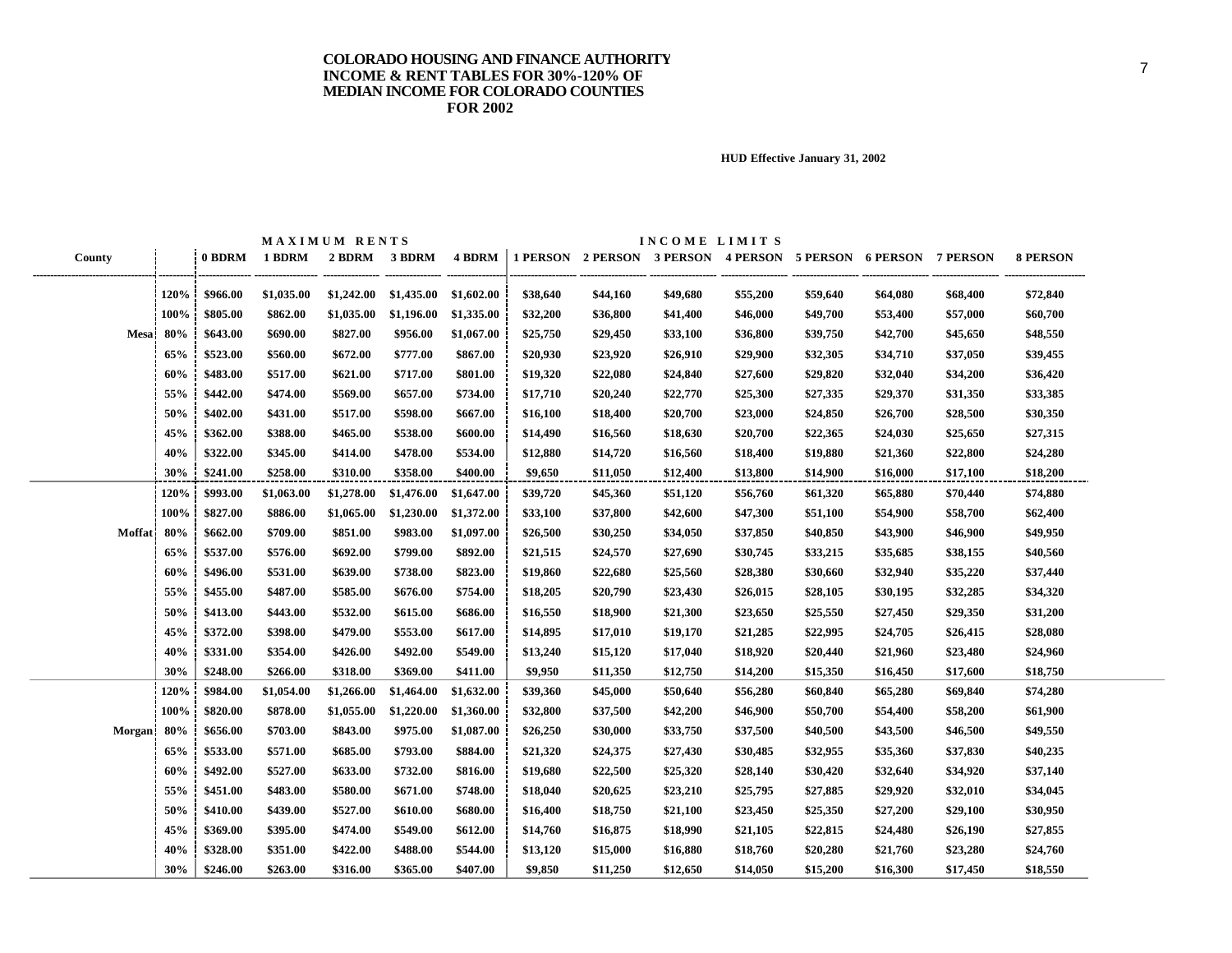|        |         |                      |               | MAXIMUM RENTS |                                     |            |          |          | INCOME LIMITS |                                                                                     |           |           |           |                 |
|--------|---------|----------------------|---------------|---------------|-------------------------------------|------------|----------|----------|---------------|-------------------------------------------------------------------------------------|-----------|-----------|-----------|-----------------|
| County |         |                      | 0 BDRM 1 BDRM |               |                                     |            |          |          |               | 2 BDRM 3 BDRM 4 BDRM 1 PERSON 2 PERSON 3 PERSON 4 PERSON 5 PERSON 6 PERSON 7 PERSON |           |           |           | <b>8 PERSON</b> |
|        |         | $120\%$   \$1,038.00 | \$1,111.00    |               | $$1,335.00$ $$1,542.00$ $$1,719.00$ |            | \$41,520 | \$47,400 | \$53,400      | \$59,280                                                                            | \$64,080  | \$68,760  | \$73,560  | \$78,240        |
|        | 100%    | \$865.00             | \$926.00      | \$1,112.00    | \$1,285.00                          | \$1,432.00 | \$34,600 | \$39,500 | \$44,500      | \$49,400                                                                            | \$53,400  | \$57,300  | \$61,300  | \$65,200        |
| Ouray  | 80%     | \$691.00             | \$740.00      | \$888.00      | \$1,027.00                          | \$1,146.00 | \$27,650 | \$31,600 | \$35,550      | \$39,500                                                                            | \$42,700  | \$45,850  | \$49,000  | \$52,150        |
|        | 65%     | \$562.00             | \$602.00      | \$723.00      | \$835.00                            | \$931.00   | \$22,490 | \$25,675 | \$28,925      | \$32,110                                                                            | \$34,710  | \$37,245  | \$39,845  | \$42,380        |
|        | 60%     | \$519.00             | \$555.00      | \$667.00      | \$771.00                            | \$859.00   | \$20,760 | \$23,700 | \$26,700      | \$29,640                                                                            | \$32,040  | \$34,380  | \$36,780  | \$39,120        |
|        | 55%     | \$475.00             | \$509.00      | \$611.00      | \$706.00                            | \$787.00   | \$19,030 | \$21,725 | \$24,475      | \$27,170                                                                            | \$29,370  | \$31,515  | \$33,715  | \$35,860        |
|        | 50%     | \$432.00             | \$463.00      | \$556.00      | \$642.00                            | \$716.00   | \$17,300 | \$19,750 | \$22,250      | \$24,700                                                                            | \$26,700  | \$28,650  | \$30,650  | \$32,600        |
|        | 45%     | \$389.00             | \$416.00      | \$500.00      | \$578.00                            | \$644.00   | \$15,570 | \$17,775 | \$20,025      | \$22,230                                                                            | \$24,030  | \$25,785  | \$27,585  | \$29,340        |
|        | 40%     | \$346.00             | \$370.00      | \$445.00      | \$514.00                            | \$573.00   | \$13,840 | \$15,800 | \$17,800      | \$19,760                                                                            | \$21,360  | \$22,920  | \$24,520  | \$26,080        |
|        | 30%     | \$258.00             | \$277.00      | \$333.00      | \$385.00                            | \$430.00   | \$10,350 | \$11,850 | \$13,350      | \$14,800                                                                            | \$16,000  | \$17,200  | \$18,400  | \$19,550        |
|        | 120%    | \$1,119.00           | \$1,198.00    | \$1,440.00    | \$1,663.00                          | \$1,854.00 | \$44,760 | \$51,120 | \$57,600      | \$63,960                                                                            | \$69,120  | \$74,160  | \$79,320  | \$84,480        |
|        | 100%    | \$932.00             | \$998.00      | \$1,200.00    | \$1,386.00                          | \$1,545.00 | \$37,300 | \$42,600 | \$48,000      | \$53,300                                                                            | \$57,600  | \$61,800  | \$66,100  | \$70,400        |
| Park   | 80%     | \$746.00             | \$799.00      | \$960.00      | \$1,108.00                          | \$1,236.00 | \$29,850 | \$34,100 | \$38,400      | \$42,650                                                                            | \$46,050  | \$49,450  | \$52,850  | \$56,300        |
|        | 65%     | \$606.00             | \$649.00      | \$780.00      | \$901.00                            | \$1,004.00 | \$24,245 | \$27,690 | \$31,200      | \$34,645                                                                            | \$37,440  | \$40,170  | \$42,965  | \$45,760        |
|        | 60%     | \$559.00             | \$599.00      | \$720.00      | \$831.00                            | \$927.00   | \$22,380 | \$25,560 | \$28,800      | \$31,980                                                                            | \$34,560  | \$37,080  | \$39,660  | \$42,240        |
|        | 55%     | \$512.00             | \$549.00      | \$660.00      | \$762.00                            | \$849.00   | \$20,515 | \$23,430 | \$26,400      | \$29,315                                                                            | \$31,680  | \$33,990  | \$36,355  | \$38,720        |
|        | 50%     | \$466.00             | \$499.00      | \$600.00      | \$693.00                            | \$772.00   | \$18,650 | \$21,300 | \$24,000      | \$26,650                                                                            | \$28,800  | \$30,900  | \$33,050  | \$35,200        |
|        | 45%     | \$419.00             | \$449.00      | \$540.00      | \$623.00                            | \$695.00   | \$16,785 | \$19,170 | \$21,600      | \$23,985                                                                            | \$25,920  | \$27,810  | \$29,745  | \$31,680        |
|        | 40%     | \$373.00             | \$399.00      | \$480.00      | \$554.00                            | \$618.00   | \$14,920 | \$17,040 | \$19,200      | \$21,320                                                                            | \$23,040  | \$24,720  | \$26,440  | \$28,160        |
|        | 30%     | \$280.00             | \$300.00      | \$360.00      | \$415.00                            | \$463.00   | \$11,200 | \$12,800 | \$14,400      | \$16,000                                                                            | \$17,250  | \$18,550  | \$19,850  | \$21,100        |
|        | 120%    | \$1,845.00           | \$1,975.00    | \$2,370.00    | \$2,739.00                          | \$3,054.00 | \$73,800 | \$84,240 | \$94,800      | \$105,360                                                                           | \$113,760 | \$122,160 | \$130,680 | \$139,080       |
|        | $100\%$ | \$1,537.00           | \$1,646.00    | \$1,975.00    | \$2,282.00                          | \$2,545.00 | \$61,500 | \$70,200 | \$79,000      | \$87,800                                                                            | \$94,800  | \$101,800 | \$108,900 | \$115,900       |
| Pitkin | 80%     | \$952.00             | \$1,020.00    | \$1,223.00    | \$1,414.00                          | \$1,577.00 | \$38,100 | \$43,500 | \$48,950      | \$54,400                                                                            | \$58,750  | \$63,100  | \$67,450  | \$71,800        |
|        | 65%     | \$999.00             | \$1,070.00    | \$1,283.00    | \$1,483.00                          | \$1,654.00 | \$39,975 | \$45,630 | \$51,350      | \$57,070                                                                            | \$61,620  | \$66,170  | \$70,785  | \$75,335        |
|        | 60%     | \$922.00             | \$987.00      | \$1,185.00    | \$1,369.00                          | \$1,527.00 | \$36,900 | \$42,120 | \$47,400      | \$52,680                                                                            | \$56,880  | \$61,080  | \$65,340  | \$69,540        |
|        | 55%     | \$845.00             | \$905.00      | \$1,086.00    | \$1,255.00                          | \$1,399.00 | \$33,825 | \$38,610 | \$43,450      | \$48,290                                                                            | \$52,140  | \$55,990  | \$59,895  | \$63,745        |
|        | 50%     | \$768.00             | \$823.00      | \$987.00      | \$1,141.00                          | \$1,272.00 | \$30,750 | \$35,100 | \$39,500      | \$43,900                                                                            | \$47,400  | \$50,900  | \$54,450  | \$57,950        |
|        | 45%     | \$691.00             | \$740.00      | \$888.00      | \$1,027.00                          | \$1,145.00 | \$27,675 | \$31,590 | \$35,550      | \$39,510                                                                            | \$42,660  | \$45,810  | \$49,005  | \$52,155        |
|        | 40%     | \$615.00             | \$658.00      | \$790.00      | \$913.00                            | \$1,018.00 | \$24,600 | \$28,080 | \$31,600      | \$35,120                                                                            | \$37,920  | \$40,720  | \$43,560  | \$46,360        |
|        | 30%     | \$461.00             | \$493.00      | \$592.00      | \$685.00                            | \$763.00   | \$18,450 | \$21,050 | \$23,700      | \$26,350                                                                            | \$28,450  | \$30,550  | \$32,650  | \$34,750        |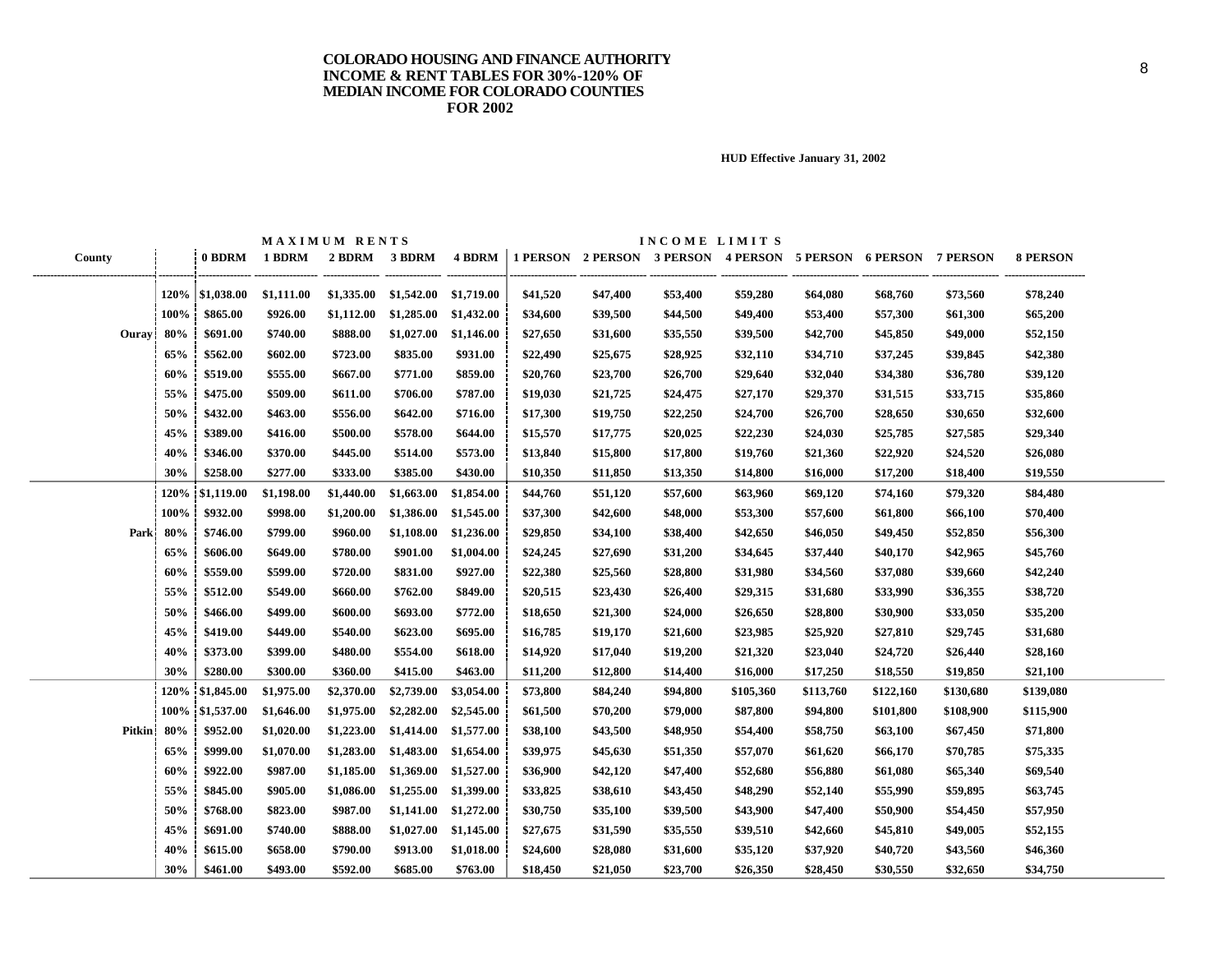|                |      |                      |            | MAXIMUM RENTS |            |               |          |                                                       | INCOME LIMITS |          |          |          |          |                 |
|----------------|------|----------------------|------------|---------------|------------|---------------|----------|-------------------------------------------------------|---------------|----------|----------|----------|----------|-----------------|
| County         |      | 0 BDRM               | 1 BDRM     | 2 BDRM        | 3 BDRM     | <b>4 BDRM</b> |          | 1 PERSON 2 PERSON 3 PERSON 4 PERSON 5 PERSON 6 PERSON |               |          |          |          | 7 PERSON | <b>8 PERSON</b> |
|                | 120% |                      |            | \$1,242.00    | \$1,435.00 | \$1,602.00    | \$38,640 |                                                       | \$49,680      |          |          |          | \$68,400 | \$72,840        |
|                |      | \$966.00<br>\$805.00 | \$1,035.00 |               |            |               |          | \$44,160                                              |               | \$55,200 | \$59,640 | \$64,080 |          |                 |
|                | 100% |                      | \$862.00   | \$1,035.00    | \$1,196.00 | \$1,335.00    | \$32,200 | \$36,800                                              | \$41,400      | \$46,000 | \$49,700 | \$53,400 | \$57,000 | \$60,700        |
| Pueblo         | 80%  | \$643.00             | \$690.00   | \$827.00      | \$956.00   | \$1,067.00    | \$25,750 | \$29,450                                              | \$33,100      | \$36,800 | \$39,750 | \$42,700 | \$45,650 | \$48,550        |
|                | 65%  | \$523.00             | \$560.00   | \$672.00      | \$777.00   | \$867.00      | \$20,930 | \$23,920                                              | \$26,910      | \$29,900 | \$32,305 | \$34,710 | \$37,050 | \$39,455        |
|                | 60%  | \$483.00             | \$517.00   | \$621.00      | \$717.00   | \$801.00      | \$19,320 | \$22,080                                              | \$24,840      | \$27,600 | \$29,820 | \$32,040 | \$34,200 | \$36,420        |
|                | 55%  | \$442.00             | \$474.00   | \$569.00      | \$657.00   | \$734.00      | \$17,710 | \$20,240                                              | \$22,770      | \$25,300 | \$27,335 | \$29,370 | \$31,350 | \$33,385        |
|                | 50%  | \$402.00             | \$431.00   | \$517.00      | \$598.00   | \$667.00      | \$16,100 | \$18,400                                              | \$20,700      | \$23,000 | \$24,850 | \$26,700 | \$28,500 | \$30,350        |
|                | 45%  | \$362.00             | \$388.00   | \$465.00      | \$538.00   | \$600.00      | \$14,490 | \$16,560                                              | \$18,630      | \$20,700 | \$22,365 | \$24,030 | \$25,650 | \$27,315        |
|                | 40%  | \$322.00             | \$345.00   | \$414.00      | \$478.00   | \$534.00      | \$12,880 | \$14,720                                              | \$16,560      | \$18,400 | \$19,880 | \$21,360 | \$22,800 | \$24,280        |
|                | 30%  | \$241.00             | \$258.00   | \$310.00      | \$358.00   | \$400.00      | \$9,650  | \$11,050                                              | \$12,400      | \$13,800 | \$14,900 | \$16,000 | \$17,100 | \$18,200        |
|                | 120% | \$966.00             | \$1,035.00 | \$1,242.00    | \$1,435.00 | \$1,602.00    | \$38,640 | \$44,160                                              | \$49,680      | \$55,200 | \$59,640 | \$64,080 | \$68,400 | \$72,840        |
|                | 100% | \$805.00             | \$862.00   | \$1,035.00    | \$1,196.00 | \$1,335.00    | \$32,200 | \$36,800                                              | \$41,400      | \$46,000 | \$49,700 | \$53,400 | \$57,000 | \$60,700        |
| Rio Blanco 80% |      | \$643.00             | \$690.00   | \$827.00      | \$956.00   | \$1,067.00    | \$25,750 | \$29,450                                              | \$33,100      | \$36,800 | \$39,750 | \$42,700 | \$45,650 | \$48,550        |
|                | 65%  | \$523.00             | \$560.00   | \$672.00      | \$777.00   | \$867.00      | \$20,930 | \$23,920                                              | \$26,910      | \$29,900 | \$32,305 | \$34,710 | \$37,050 | \$39,455        |
|                | 60%  | \$483.00             | \$517.00   | \$621.00      | \$717.00   | \$801.00      | \$19,320 | \$22,080                                              | \$24,840      | \$27,600 | \$29,820 | \$32,040 | \$34,200 | \$36,420        |
|                | 55%  | \$442.00             | \$474.00   | \$569.00      | \$657.00   | \$734.00      | \$17,710 | \$20,240                                              | \$22,770      | \$25,300 | \$27,335 | \$29,370 | \$31,350 | \$33,385        |
|                | 50%  | \$402.00             | \$431.00   | \$517.00      | \$598.00   | \$667.00      | \$16,100 | \$18,400                                              | \$20,700      | \$23,000 | \$24,850 | \$26,700 | \$28,500 | \$30,350        |
|                | 45%  | \$362.00             | \$388.00   | \$465.00      | \$538.00   | \$600.00      | \$14,490 | \$16,560                                              | \$18,630      | \$20,700 | \$22,365 | \$24,030 | \$25,650 | \$27,315        |
|                | 40%  | \$322.00             | \$345.00   | \$414.00      | \$478.00   | \$534.00      | \$12,880 | \$14,720                                              | \$16,560      | \$18,400 | \$19,880 | \$21,360 | \$22,800 | \$24,280        |
|                | 30%  | \$241.00             | \$258.00   | \$310.00      | \$358.00   | \$400.00      | \$9,650  | \$11,050                                              | \$12,400      | \$13,800 | \$14,900 | \$16,000 | \$17,100 | \$18,200        |
|                |      | 120% \$1,293.00      | \$1,384.00 | \$1,662.00    | \$1,918.00 | \$2,139.00    | \$51,720 | \$59,040                                              | \$66,480      | \$73,800 | \$79,680 | \$85,560 | \$91,560 | \$97,440        |
|                |      | 100% \$1,077.00      | \$1,153.00 | \$1,385.00    | \$1,598.00 | \$1,782.00    | \$43,100 | \$49,200                                              | \$55,400      | \$61,500 | \$66,400 | \$71,300 | \$76,300 | \$81,200        |
| Routt 80%      |      | \$861.00             | \$922.00   | \$1,107.00    | \$1,279.00 | \$1,426.00    | \$34,450 | \$39,350                                              | \$44,300      | \$49,200 | \$53,150 | \$57,050 | \$61,000 | \$64,950        |
|                | 65%  | \$700.00             | \$749.00   | \$900.00      | \$1,039.00 | \$1,158.00    | \$28,015 | \$31,980                                              | \$36,010      | \$39,975 | \$43,160 | \$46,345 | \$49,595 | \$52,780        |
|                | 60%  | \$646.00             | \$692.00   | \$831.00      | \$959.00   | \$1,069.00    | \$25,860 | \$29,520                                              | \$33,240      | \$36,900 | \$39,840 | \$42,780 | \$45,780 | \$48,720        |
|                | 55%  | \$592.00             | \$634.00   | \$761.00      | \$879.00   | \$980.00      | \$23,705 | \$27,060                                              | \$30,470      | \$33,825 | \$36,520 | \$39,215 | \$41,965 | \$44,660        |
|                | 50%  | \$538.00             | \$576.00   | \$692.00      | \$799.00   | \$891.00      | \$21,550 | \$24,600                                              | \$27,700      | \$30,750 | \$33,200 | \$35,650 | \$38,150 | \$40,600        |
|                | 45%  | \$484.00             | \$519.00   | \$623.00      | \$719.00   | \$802.00      | \$19,395 | \$22,140                                              | \$24,930      | \$27,675 | \$29,880 | \$32,085 | \$34,335 | \$36,540        |
|                | 40%  | \$431.00             | \$461.00   | \$554.00      | \$639.00   | \$713.00      | \$17,240 | \$19,680                                              | \$22,160      | \$24,600 | \$26,560 | \$28,520 | \$30,520 | \$32,480        |
|                | 30%  | \$322.00             | \$345.00   | \$415.00      | \$480.00   | \$535.00      | \$12,900 | \$14,750                                              | \$16,600      | \$18,450 | \$19,950 | \$21,400 | \$22,900 | \$24,350        |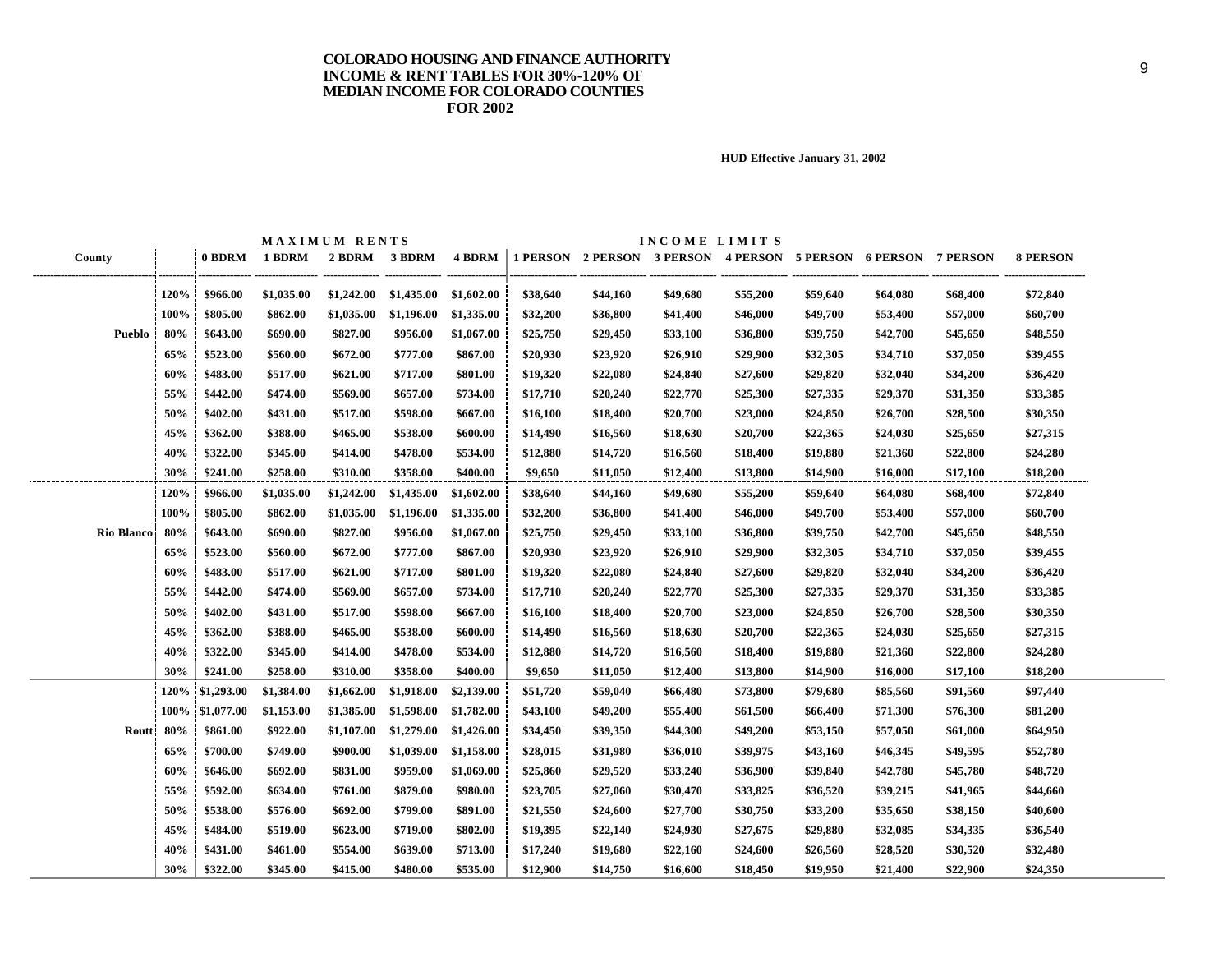|                   |      |                  | MAXIMUM RENTS |            |                       |            |          | INCOME LIMITS |          |                                                                |          |           |           |                 |
|-------------------|------|------------------|---------------|------------|-----------------------|------------|----------|---------------|----------|----------------------------------------------------------------|----------|-----------|-----------|-----------------|
| County            |      | 0 BDRM           | 1 BDRM        | 2 BDRM     | 3 BDRM                | 4 BDRM     |          |               |          | 1 PERSON 2 PERSON 3 PERSON 4 PERSON 5 PERSON 6 PERSON 7 PERSON |          |           |           | <b>8 PERSON</b> |
|                   |      | 120\% \$1,437.00 | \$1,539.00    | \$1,848.00 | \$2,134.00 \$2,379.00 |            | \$57,480 | \$65,640      | \$73,920 | \$82,080                                                       | \$88,680 | \$95,160  | \$101,760 | \$108,360       |
|                   |      | 100% \$1,197.00  | \$1,282.00    | \$1,540.00 | \$1,778.00            | \$1,982.00 | \$47,900 | \$54,700      | \$61,600 | \$68,400                                                       | \$73,900 | \$79,300  | \$84,800  | \$90,300        |
| <b>San Miguel</b> | 80%  | \$957.00         | \$1,026.00    | \$1,231.00 | \$1,422.00            | \$1,586.00 | \$38,300 | \$43,800      | \$49,250 | \$54,700                                                       | \$59,100 | \$63,450  | \$67,850  | \$72,250        |
|                   | 65%  | \$778.00         | \$833.00      | \$1,001.00 | \$1,156.00            | \$1,288.00 | \$31,135 | \$35,555      | \$40,040 | \$44,460                                                       | \$48,035 | \$51,545  | \$55,120  | \$58,695        |
|                   | 60%  | \$718.00         | \$769.00      | \$924.00   | \$1,067.00            | \$1,189.00 | \$28,740 | \$32,820      | \$36,960 | \$41,040                                                       | \$44,340 | \$47,580  | \$50,880  | \$54,180        |
|                   | 55%  | \$658.00         | \$705.00      | \$847.00   | \$978.00              | \$1,090.00 | \$26,345 | \$30,085      | \$33,880 | \$37,620                                                       | \$40,645 | \$43,615  | \$46,640  | \$49,665        |
|                   | 50%  | \$598.00         | \$641.00      | \$770.00   | \$889.00              | \$991.00   | \$23,950 | \$27,350      | \$30,800 | \$34,200                                                       | \$36,950 | \$39,650  | \$42,400  | \$45,150        |
|                   | 45%  | \$538.00         | \$577.00      | \$693.00   | \$800.00              | \$892.00   | \$21,555 | \$24,615      | \$27,720 | \$30,780                                                       | \$33,255 | \$35,685  | \$38,160  | \$40,635        |
|                   | 40%  | \$479.00         | \$513.00      | \$616.00   | \$711.00              | \$793.00   | \$19,160 | \$21,880      | \$24,640 | \$27,360                                                       | \$29,560 | \$31,720  | \$33,920  | \$36,120        |
|                   | 30%  | \$358.00         | \$384.00      | \$461.00   | \$533.00              | \$595.00   | \$14,350 | \$16,400      | \$18,450 | \$20,500                                                       | \$22,150 | \$23,800  | \$25,450  | \$27,100        |
|                   | 120% | \$1,527.00       | \$1,636.00    | \$1,962.00 | \$2,268.00            | \$2,529.00 | \$61,080 | \$69,840      | \$78,480 | \$87,240                                                       | \$94,200 | \$101,160 | \$108,120 | \$115,200       |
|                   | 100% | \$1,272.00       | \$1,363.00    | \$1,635.00 | \$1,890.00            | \$2,107.00 | \$50,900 | \$58,200      | \$65,400 | \$72,700                                                       | \$78,500 | \$84,300  | \$90,100  | \$96,000        |
| <b>Summit</b>     | 80%  | \$952.00         | \$1,020.00    | \$1,223.00 | \$1,414.00            | \$1,577.00 | \$38,100 | \$43,500      | \$48,950 | \$54,400                                                       | \$58,750 | \$63,100  | \$67,450  | \$71,800        |
|                   | 65%  | \$827.00         | \$886.00      | \$1,062.00 | \$1,228.00            | \$1,369.00 | \$33,085 | \$37,830      | \$42,510 | \$47,255                                                       | \$51,025 | \$54,795  | \$58,565  | \$62,400        |
|                   | 60%  | \$763.00         | \$818.00      | \$981.00   | \$1,134.00            | \$1,264.00 | \$30,540 | \$34,920      | \$39,240 | \$43,620                                                       | \$47,100 | \$50,580  | \$54,060  | \$57,600        |
|                   | 55%  | \$699.00         | \$750.00      | \$899.00   | \$1,039.00            | \$1,159.00 | \$27,995 | \$32,010      | \$35,970 | \$39,985                                                       | \$43,175 | \$46,365  | \$49,555  | \$52,800        |
|                   | 50%  | \$636.00         | \$681.00      | \$817.00   | \$945.00              | \$1,053.00 | \$25,450 | \$29,100      | \$32,700 | \$36,350                                                       | \$39,250 | \$42,150  | \$45,050  | \$48,000        |
|                   | 45%  | \$572.00         | \$613.00      | \$735.00   | \$850.00              | \$948.00   | \$22,905 | \$26,190      | \$29,430 | \$32,715                                                       | \$35,325 | \$37,935  | \$40,545  | \$43,200        |
|                   | 40%  | \$509.00         | \$545.00      | \$654.00   | \$756.00              | \$843.00   | \$20,360 | \$23,280      | \$26,160 | \$29,080                                                       | \$31,400 | \$33,720  | \$36,040  | \$38,400        |
|                   | 30%  | \$381.00         | \$408.00      | \$491.00   | \$566.00              | \$632.00   | \$15,250 | \$17,450      | \$19,650 | \$21,800                                                       | \$23,550 | \$25,300  | \$27,050  | \$28,800        |
|                   | 120% | \$1,404.00       | \$1,504.00    | \$1,806.00 | \$2,088.00            | \$2,328.00 | \$56,160 | \$64,200      | \$72,240 | \$80,280                                                       | \$86,760 | \$93,120  | \$99,600  | \$105,960       |
|                   | 100% | \$1,170.00       | \$1,253.00    | \$1,505.00 | \$1,740.00            | \$1,940.00 | \$46,800 | \$53,500      | \$60,200 | \$66,900                                                       | \$72,300 | \$77,600  | \$83,000  | \$88,300        |
| <b>Teller</b>     | 80%  | \$936.00         | \$1,003.00    | \$1,203.00 | \$1,391.00            | \$1,552.00 | \$37,450 | \$42,800      | \$48,150 | \$53,500                                                       | \$57,800 | \$62,100  | \$66,350  | \$70,650        |
|                   | 65%  | \$760.00         | \$814.00      | \$978.00   | \$1,131.00            | \$1,261.00 | \$30,420 | \$34,775      | \$39,130 | \$43,485                                                       | \$46,995 | \$50,440  | \$53,950  | \$57,395        |
|                   | 60%  | \$702.00         | \$752.00      | \$903.00   | \$1,044.00            | \$1,164.00 | \$28,080 | \$32,100      | \$36,120 | \$40,140                                                       | \$43,380 | \$46,560  | \$49,800  | \$52,980        |
|                   | 55%  | \$643.00         | \$689.00      | \$827.00   | \$957.00              | \$1,067.00 | \$25,740 | \$29,425      | \$33,110 | \$36,795                                                       | \$39,765 | \$42,680  | \$45,650  | \$48,565        |
|                   | 50%  | \$585.00         | \$626.00      | \$752.00   | \$870.00              | \$970.00   | \$23,400 | \$26,750      | \$30,100 | \$33,450                                                       | \$36,150 | \$38,800  | \$41,500  | \$44,150        |
|                   | 45%  | \$526.00         | \$564.00      | \$677.00   | \$783.00              | \$873.00   | \$21,060 | \$24,075      | \$27,090 | \$30,105                                                       | \$32,535 | \$34,920  | \$37,350  | \$39,735        |
|                   | 40%  | \$468.00         | \$501.00      | \$602.00   | \$696.00              | \$776.00   | \$18,720 | \$21,400      | \$24,080 | \$26,760                                                       | \$28,920 | \$31,040  | \$33,200  | \$35,320        |
|                   | 30%  | \$351.00         | \$376.00      | \$451.00   | \$521.00              | \$582.00   | \$14,050 | \$16,050      | \$18,050 | \$20,050                                                       | \$21,700 | \$23,300  | \$24,900  | \$26,500        |